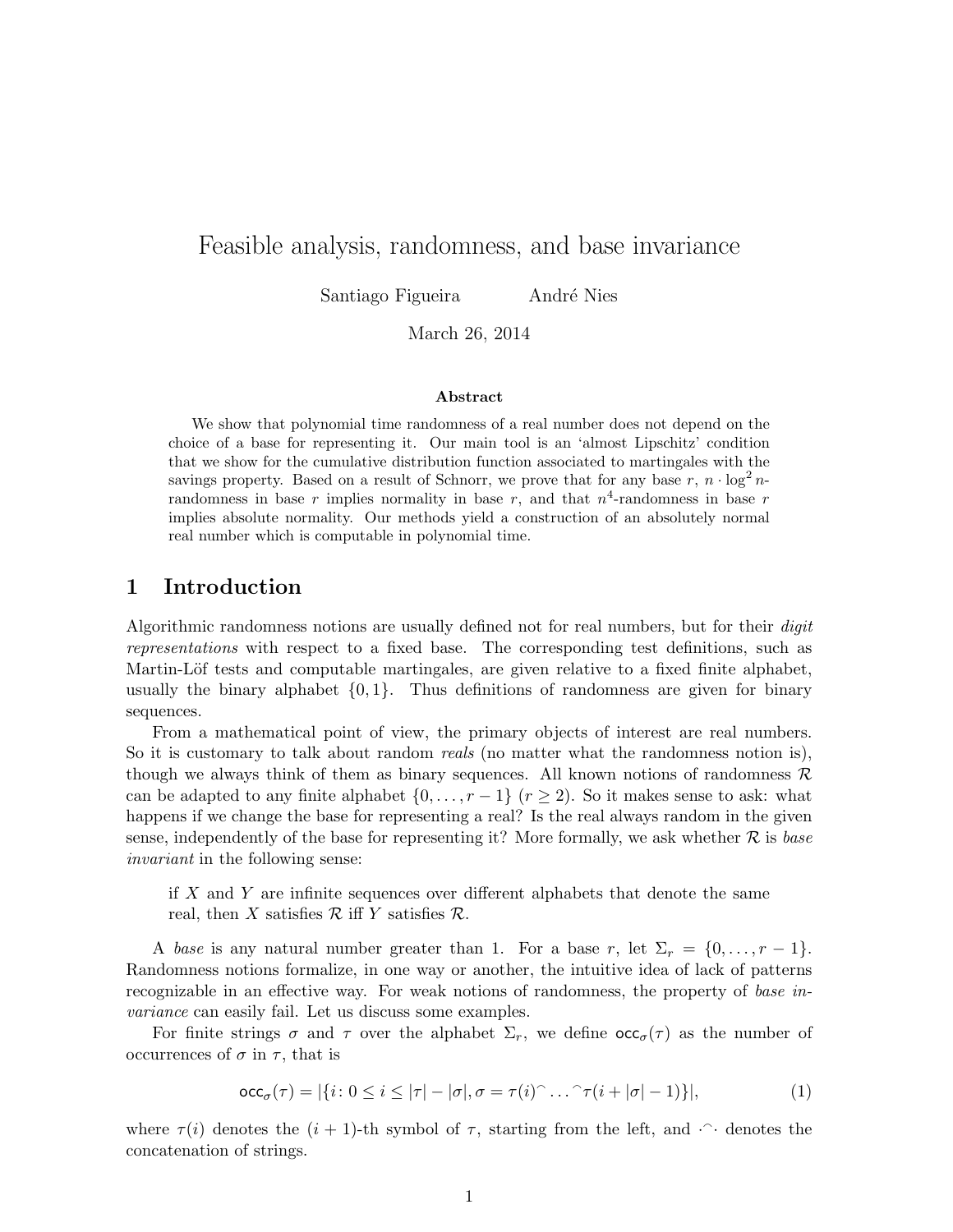Consider the law of large numbers as a very weak randomness notion. While this concept is too weak to qualify for randomness, it still captures some statistical properties that random sequences must have. An infinite sequence Z over the alphabet  $\Sigma_r$  satisfies the law of large numbers if any symbol in Z is equiprobable, that is, for any symbol  $b \in \Sigma_r$  we have

$$
\lim_n \frac{\mathrm{occ}_b(Z\!\upharpoonright_n)}{n} = \frac{1}{r},
$$

where  $Z \upharpoonright_n$  denotes the first n symbols of Z. The sequence  $Y = 10101010...$  over the alphabet 2 satisfies the law of large numbers. The real which in binary is represented as 0.Y can be represented as  $0.2222...$  in base 4. Since the sequence  $2222...$  does not satisfy the law of large numbers, the notion of law of large numbers is not base invariant.

A stronger notion (but still too weak to qualify as a randomness notion) is Borel normal-ity [\[7\]](#page-21-0). An infinite sequence Z over the alphabet  $\Sigma_r$  is normal in base r if it satisfies a general form of the law of large numbers: each string of length  $n$  occurs in  $Z$  with limit relative frequency equal to  $r^{-n}$ . Formally, Z is normal in base r if

$$
\lim_n \frac{\mathrm{occ}_\sigma(Z\!\upharpoonright_n)}{n} = \frac{1}{r^{|\sigma|}}
$$

for all finite strings  $\sigma$  over the alphabet  $\Sigma_r$ . A well-known example of a normal sequence is Champernowne's [\[11\]](#page-22-0). It is obtained by concatenating all natural numbers in base 10, one after the other:

<span id="page-1-0"></span>
$$
X = 01234567891011121314\ldots\tag{2}
$$

Analogously, one can define Champernowne's sequences in any base r by concatenating all the natural numbers represented in base  $r$ . As expected, one ends up with a sequence which is normal in base r. For the specific case of the sequence X defined in  $(2)$ , it is unknown if its normality is base invariant. That is, let  $x$  be the real which in base 10 is represented as 0.X, and in base s is represented as 0.Y (for some infinite sequence over  $\Sigma_s$ ). It is unknown whether Y is always normal in base s, provided s is not a power of 10. The same applies if one considers Champernowne's sequence relative to a base  $r$  other than 10. However, it is known that the notion of normality is not base invariant [\[20\]](#page-22-1).

We discuss a still stronger concept which, in contrast to the examples above, is defined directly for reals. A real x is absolutely normal if the following holds for any base r: if the representation in base r of the value  $x - |x|$  is 0.X (for X an infinite sequence over  $\Sigma_r$ ), then X is normal in base r. Of course this definition (transferred to sequences instead of reals) is trivially base invariant.

rany base mvariant.<br>Although it is conjectured that irrationals such as  $\pi,$   $e$  and  $\sqrt{2}$  are absolutely normal, their normality has not been proved even for a single base. For now, all examples of absolutely normal numbers are artificial in that they have been specially introduced in order to prove their absolute normality. In [\[4\]](#page-21-1) and [\[5\]](#page-21-2) algorithms for constructing absolutely normal numbers are introduced, based on Sierpiński's [\[23\]](#page-22-2) and Turing's [\[26\]](#page-23-0) works, respectively. In both cases, the constructions are non-feasible. Recently, Becher, Heiber and Slaman [\[6\]](#page-21-3) on the one hand, and Lutz and Mayordomo [\[15\]](#page-22-3) on the other gave polynomial time constructions of absolutely normal numbers.

Let us move on to notions of randomness which are stronger and more robust than the aforementioned concepts. Robustness implies base invariance under base change. However, every notion so far required an ad-hoc proof of this fact.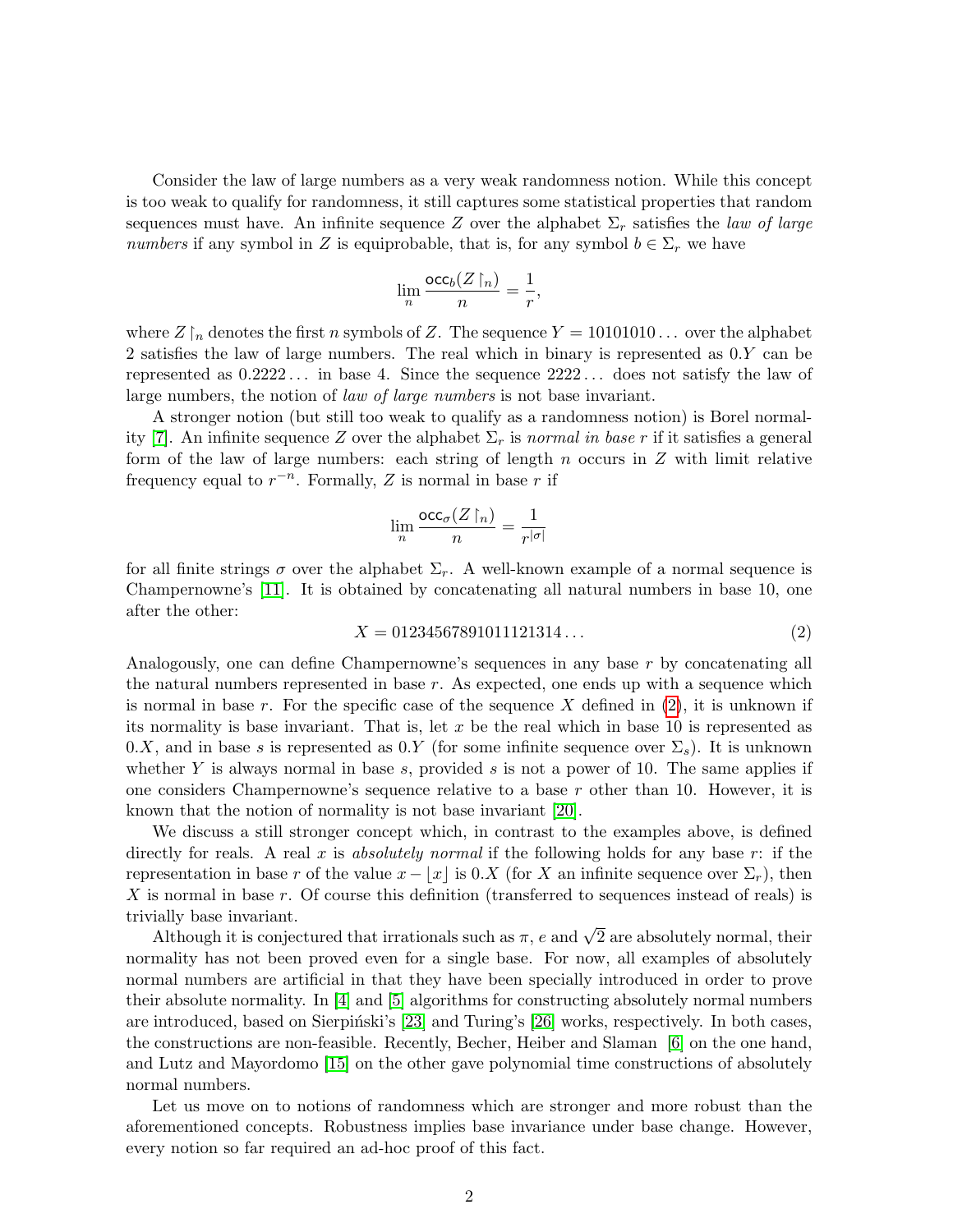Martin-Löf [\[18\]](#page-22-4) viewed the notion of statistical test as a special kind of effective null class. The *law of large numbers* or *normality* can be formalized by such statistical tests. He defined an object to be random if it passes all such tests. Formally a *Martin-Löf test* in base r is a uniformly c.e. sequence  $(G_m)_{m\in\mathbb{N}}$  of open sets over the alphabet  $\Sigma_r$  such that for all m,  $\lambda_r G_m \leq r^{-m}$ , where  $\lambda_r$  is the uniform measure which assigns  $r^{-|\sigma|}$  to each basic open cylinder formed by all the infinite extensions of  $\sigma$  over the alphabet  $\Sigma_r$ . An infinite sequence Z over the alphabet  $\Sigma_r$  passes the Martin-Löf test  $(G_m)_{m\in\mathbb{N}}$  if  $Z \notin \bigcap_m G_m$ , and X is Martin-Löf random in base r if X passes all Martin-Löf tests in base r.

Schnorr [\[21\]](#page-22-5) gave a characterization of Martin-Löf randomness based on  $K$ , the prefix Kolmogorov complexity:  $X$  is Martin-Löf random iff all its prefixes are algorithmically incompressible. In formal terms, for an infinite sequence X over the alphabet  $\Sigma_r$ , X is Martin-Löf random in base r iff there is a constant c such that for all  $n, K(X \nvert_n) > n - c$ . Here K is the prefix Kolmogorov complexity based on Turing machines over the alphabet  $\Sigma_r$ .

Calude and Jürgensen  $\vert 10 \vert$  showed that Martin-Löf randomness is base invariant via Martin-Löf tests, and Staiger [\[25\]](#page-23-1) later gave a straightforward proof based on Schnorr's characterization via  $K$ . A completely different approach is the one followed by Hertling and Weihrauch [\[13\]](#page-22-7). Here a topological concept of randomness is given directly for reals (instead of representations of them), and then it is shown that this notion coincides with the classical definition of Martin-Löf randomness.

On the other hand, Brattka, Miller and Nies [\[8\]](#page-22-8) showed results of the form: an infinite sequence Z over the alphabet  $\{0, 1\}$  is random according to the notion R iff each function in a given class (depending on  $\mathcal{R}$ ) is differentiable at the real which in base 2 is represented as  $0.Z$ . One of the R-notions they considered is that of computable randomness. Roughly, a sequence Z over the alphabet  $\Sigma_r$  is *computably random* [\[22,](#page-22-9) [21\]](#page-22-5) if no computable betting strategy can succeed on Z. Here 'succeeding' means to gain, following the strategy, unbounded capital along Z by predicting the  $(n + 1)$ -th symbol of Z, having the information of all the preceding n symbols of  $Z$ . The notion of a betting strategy is formalized by martingales (see  $\S2$  $\S2$  for the formal definition of computable randomness). The class of Martin-Löf random sequences is strictly contained in the class of computably random sequences. Brattka, Miller and Nies showed that an infinite binary sequence  $Z$  is computably random iff each computable nondecreasing function is differentiable at the real that is represented by  $0.Z$  in base 2. Their methods show base invariance for computable randomness, grounded on a correspondence between martingales and nondecreasing functions (see §[5](#page-9-0) for more details).

Unlike Martin-Löf randomness, computable randomness can be naturally adapted to the resource (in particular, time) bounded setting. A sequence Z is  $t(n)$ -random if no rational valued martingale computable in time  $O(t(n))$  succeeds on Z. (By a result of Schnorr, restricting to rational values is immaterial.) We say that Z is *polynomial time random* if Z is  $n^c$ -random for every  $c$ , that is, no polynomial time martingale succeeds on  $Z$ . Polynomial time random sequences have been studied for instance in [\[3\]](#page-21-4), where some connections to Lutz's polynomial time bounded measure  $[16, 17]$  $[16, 17]$  and polynomial genericity  $[1, 2]$  $[1, 2]$  are discussed.

We discuss some examples showing the relevance of polynomial time randomness. Applied fields such as cryptography rely on pseudo-random generators, which produce a sequence of bits, yet the rule is hidden. The quality of such pseudo-random sequences is measured by comparing them to benchmark "truly random" sequences, and actually it suffices to take polynomial time random sequences. More generally, it turns out that for most practical applications, the notion of polynomial time randomness is sufficient, even though it is much weaker than computable randomness.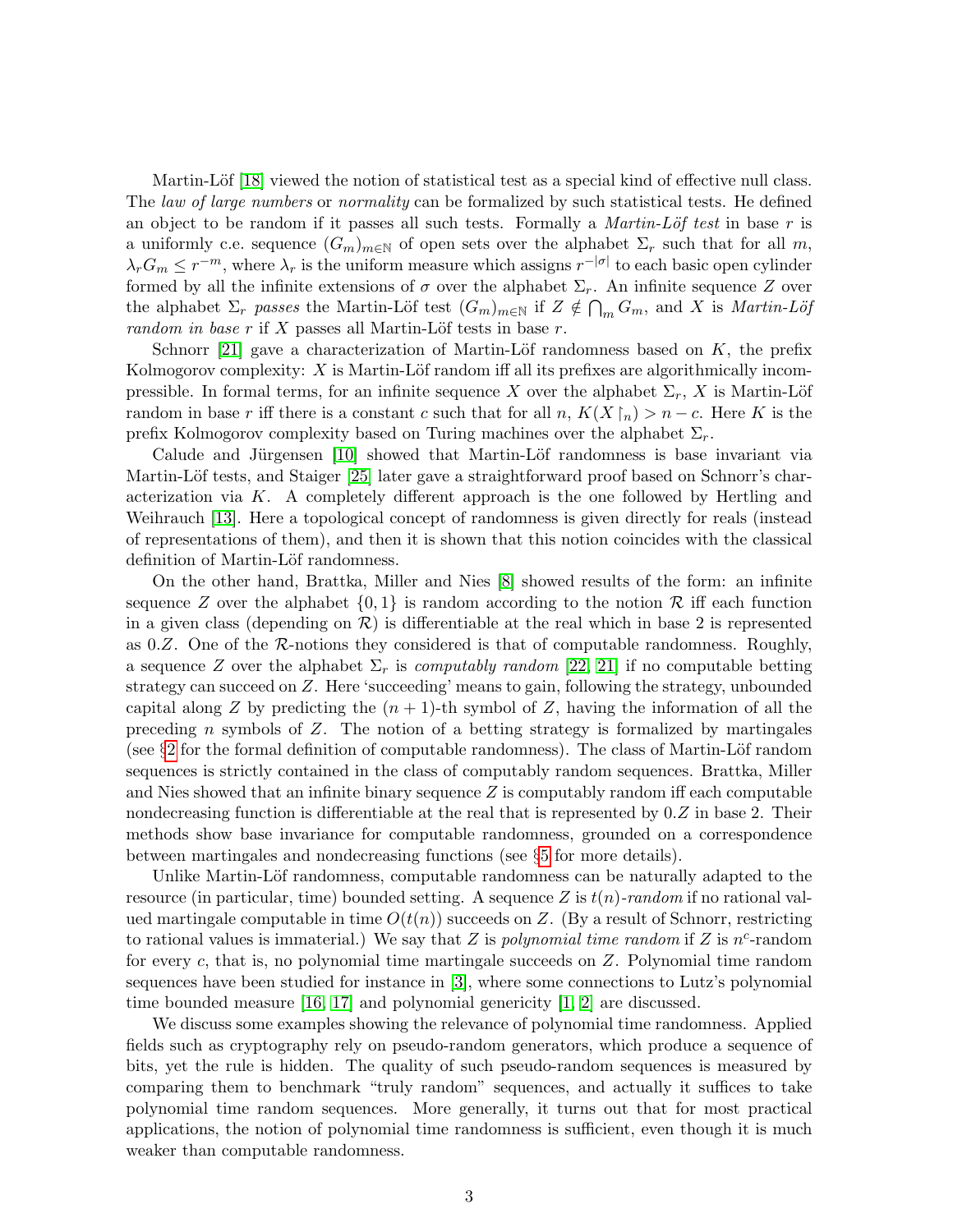On the mathematical side, an informal notion of randomness for sequences of bits has been used in an essential way in work of Green and Tao [\[12\]](#page-22-12) showing that the set of primes has arbitrarily long arithmetic progressions. Inspecting their proofs, one finds that, again, polynomial time randomness suffices.

Our main result is Theorem [14,](#page-11-0) which states that polynomial time randomness is base invariant (§[6\)](#page-11-1). To do this, we first need to state resource bounded versions of some known results about martingales  $(\S2)$  $(\S2)$ ; in particular we study how to construct in an efficient way a betting strategy that does not make the capital grow too quickly. Then we study an efficient method for approximating the problem of base conversion for rationals (§[4\)](#page-7-0).

The key idea of the proof is to introduce a feasible version of the methods from effective analysis to prove base invariance for computable randomness [\[8\]](#page-22-8). In this way we convert a polynomial time betting strategy in a certain base into a polynomial time betting strategy in another base (§[5\)](#page-9-0).

Finally, using a result of Schnorr relating polynomial martingales with normal numbers, we give a polynomial construction of an absolutely normal real (§[7\)](#page-14-0).

# <span id="page-3-0"></span>2 Preliminaries

A rational in base r is a rational number with finite representation in base r, i.e. a rational of the form  $z \cdot r^{-n}$ , for some  $z \in \mathbb{Z}$  and  $n \in \mathbb{N}$ . Let  $\texttt{Rat}_r$  be the set of rationals in base r and let Rat<sup> $\geq 0$ </sup> be the set of non-negative rationals in base r. R and  $\mathbb{R}^{\geq 0}$  is the set of reals and non-negative reals respectively.

We denote  $\Sigma_r^*, \Sigma_r^n$  and  $\Sigma_r^\omega$  the set of finite strings, strings of length n, and infinite sequences over the alphabet  $\Sigma_r$ , respectively. If  $\sigma, \tau \in \Sigma_r^*$  then  $\sigma^{\frown}\tau$  is the concatenation of  $\sigma$  and  $\tau$ ,  $|\sigma|$ denotes the length of  $\sigma$ , and for  $i \in \{0, \ldots, |\sigma| - 1\}$ , the  $(i + 1)$ -th symbol of  $\sigma$  is denoted  $σ(i)$ . We use the same notation in case  $σ ∈ Σ<sub>r</sub><sup>∞</sup>$ . By  $σ ≤ τ$  we denote that  $σ$  is a prefix of  $τ$ , and by  $σ$   $\prec$  τ we denote that  $σ$  is a strict prefix of τ. We use the same notation in case  $\tau \in \Sigma_r^{\omega}$ . We define  $[\sigma] = \{X \in \Sigma_r^{\omega} : \sigma \prec X\}$ . For  $X \in \Sigma_r^{\omega}$  we denote  $X \upharpoonright_n$  the string formed by the first *n* symbols of *X*, that is,  $X(0), \ldots, X(n-1)$ .

We represent  $q \in \text{Rat}_r$  by the pair  $\langle \sigma, \tau \rangle$ , where  $\sigma$  and  $\tau$  are strings in  $\Sigma_r^*$  representing the integer and fractional part of q, respectively. If  $p, q \in \text{Rat}_r$  have both length n then  $p + q$  can be calculated in time  $O(n)$ , and  $p \cdot q$  can be calculated in time  $O(n \cdot \log^2 n)$ . Also, if  $z \in \mathbb{Z}$ has length m then  $p \cdot r^z$  can be calculated in time  $O(n+m)$ .

If  $\sigma \in \Sigma_r^*$  then  $\langle 0.\sigma \rangle_r$  represents the rational in [0, 1] whose representation in base r is  $0.\sigma$ , i.e.

$$
\langle 0.\sigma \rangle_r = \sum_{i=0}^{|\sigma|-1} \sigma(i) \cdot r^{-i-1}.
$$

If  $Z \in \Sigma_r^{\omega}$ , then  $\langle 0.Z \rangle_r$  represents the real in  $[0,1]$  whose expansion in base r is Z, i.e.

$$
\langle 0.Z \rangle_r = \sum_{i \in \mathbb{N}} Z(i) \cdot r^{-i-1}
$$

The letter t will always denote a time bound such that  $t(n) \geq n$ .

**Definition 1.** For  $r \in \mathbb{N}$ ,  $r > 1$ , a supermartingale in base r is a function  $M : \Sigma_r^* \to \mathbb{R}^{\geq 0}$ such that

<span id="page-3-1"></span>
$$
r \cdot M(\sigma) \ge \sum_{b \in \Sigma_r} M(\sigma^b)
$$
 (3)

.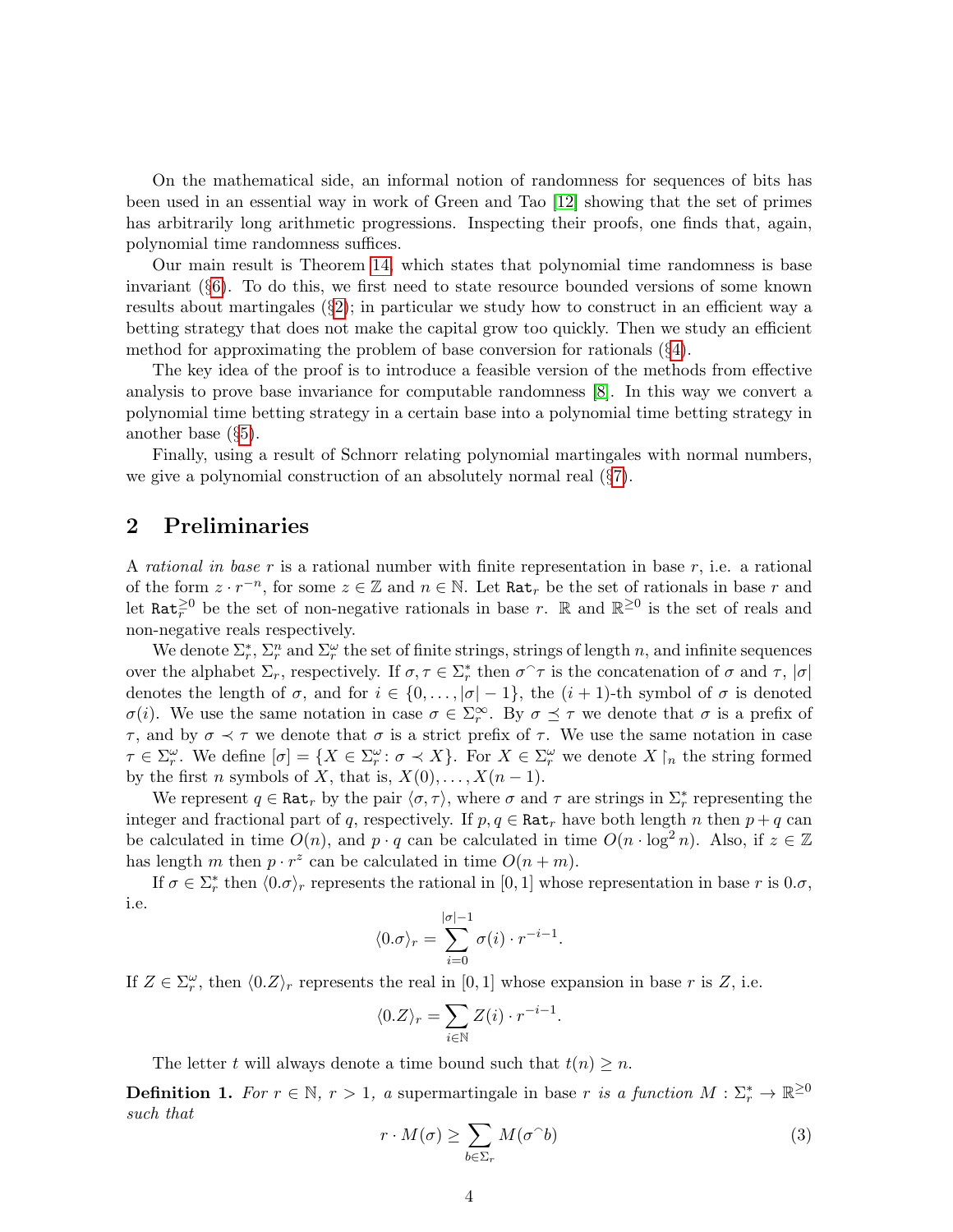for all  $\sigma \in \sum_{r}^*$ . A martingale is a supermartingale where we turn the inequality of equation [\(3\)](#page-3-1) into an equality. M is a  $t(n)$ -martingale in base r if M is Rat<sup> $\geq 0$ </sup>-valued and M is computable in deterministic time  $O(t(n))$ .

We say that M succeeds on  $Z \in \Sigma_r^{\omega}$  iff  $\limsup_n M(Z \upharpoonright_n) = \infty$ . A sequence  $Z \in \Sigma_r^{\omega}$  is  $t(n)$ -random in base r if no  $t(n)$ -martingale in base r succeeds on Z. A sequence  $Z \in \Sigma_r^{\omega}$  is polynomial time random in base r if for all  $c \geq 1$ , no n<sup>c</sup>-martingale in base r succeeds on Z.

Since we cannot process real numbers directly, we will approximate them.

**Definition 2.** Let  $M : \Sigma_r^* \to \mathbb{R}^{\geq 0}$ . A computable function  $\widehat{M} : \Sigma_r^* \times \mathbb{N} \to \text{Rat}_r^{\geq 0}$  such that  $|\widehat{M}(\sigma, i) - M(\sigma)| \leq r^{-i}$  is called a computable approximation of M. The complexity of  $\widehat{M}$ on argument  $(\sigma, i)$  is measured in  $|\sigma| + i$ . A  $t(n)$ -computable approximation is a computable approximation which is computable in deterministic time  $O(t(n))$ .

The following result is a generalization of [\[3,](#page-21-4) Lemma 2.1] to any base. It states that any real-valued supermartingale M which has a computable approximation  $\widetilde{M}$  can be transformed into a  $\texttt{Rat}_r$ -valued supermartingale which succeeds on all the points M succeeds on, and has the same time complexity as  $\overline{M}$ .

<span id="page-4-1"></span>**Lemma 3.** If M is a supermartingale in base r with a  $t(n)$ -computable approximation then there is a  $t(n)$ -supermartingale N in base r such that  $N \geq M$ .

*Proof.* Let  $\widehat{M}$  be a  $t(n)$ -computable approximation of M. Let N be the supermartingale defined as follows:  $N(\sigma) = \widehat{M}(\sigma, |\sigma|) + r^2 \cdot r^{-|\sigma|}$ . Since  $\widehat{M}$  is Rat<sub>r</sub>-valued, it is clear that N also is. We have

<span id="page-4-0"></span>
$$
M(\sigma) + (r^2 - 1) \cdot r^{-|\sigma|} \le N(\sigma) \le M(\sigma) + (r^2 + 1) \cdot r^{-|\sigma|}.
$$
 (4)

 $N$  is a supermartingale in base  $r$  because

$$
\sum_{b \in \Sigma_r} N(\sigma \cap b) \le r \cdot (r^2 + 1) \cdot r^{-|\sigma| - 1} + \sum_{b \in \Sigma_r} M(\sigma \cap b)
$$
 (by (4))  

$$
\le r \cdot \binom{r^2 + 1}{r - |\sigma|} + M(\sigma)
$$
 (by (4))

$$
\leq r \cdot \left(\frac{r+1}{r} \cdot r^{-|\sigma|} + M(\sigma)\right) \qquad (M \text{ is a supermartingale})
$$
  

$$
\leq r \cdot \left((r^2 - 1) \cdot r^{-|\sigma|} + M(\sigma)\right) \qquad \left(\frac{r^2 + 1}{r} \leq r^2 - 1 \text{ for all } r \geq 2\right)
$$

$$
\leq r \cdot N(\sigma). \tag{by (4)}
$$

Working in base r, the calculation of  $r^2 \cdot r^{-|\sigma|} = r^{-|\sigma|+2}$  can be done in time  $O(|\sigma|)$ . Then  $N(\sigma)$  is computed in time  $O(|\sigma| + t(|\sigma|)) = O(t(|\sigma|)).$  $\Box$ 

The following result is a generalization of [\[19,](#page-22-13) Proposition 7.1.6], due to Schnorr, to any base, together with an analysis of the time complexity. Roughly speaking, it says that one can dominate a computable  $\texttt{Rat}_r$ -valued supermartingale by a computable  $\texttt{Rat}_r$ -valued martingale with a linear loss in time complexity.

<span id="page-4-2"></span>**Lemma 4.** For every  $t(n)$ -supermartingale M in base r there is an  $n \cdot t(n)$ -martingale N in base r such that  $N \geq M$ .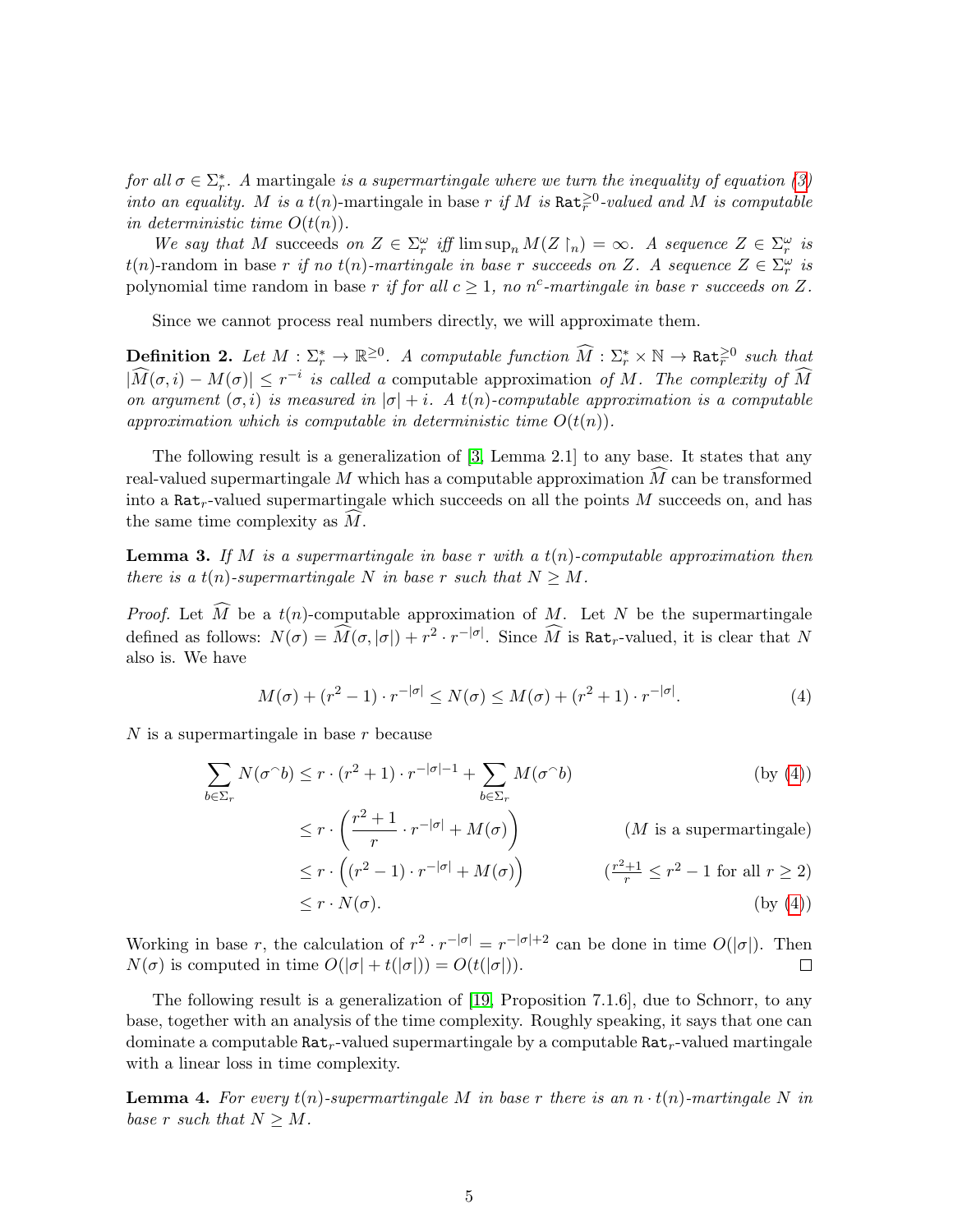*Proof.* For  $\sigma \in \Sigma_r^*$ , let

$$
d(\sigma) = M(\sigma) - r^{-1} \cdot \sum_{b \in \Sigma_r} M(\sigma \cap b),
$$

which is a non-negative rational in base  $r$ . Define

$$
N(\sigma) = M(\sigma) + \sum_{\tau \prec \sigma} d(\tau),
$$

which also is rational in base r. It is clear that  $N \geq M$ . We verify the martingale condition:

$$
\sum_{b \in \Sigma_r} N(\sigma^{\cap} b) = r \cdot \sum_{\tau \preceq \sigma} d(\tau) + \sum_{b \in \Sigma_r} M(\sigma^{\cap} b)
$$
 (def. of *N*)  

$$
= r \cdot d(\sigma) + r \cdot \sum_{\tau \prec \sigma} d(\tau) + \sum_{b \in \Sigma_r} M(\sigma^{\cap} b)
$$
  

$$
= r \cdot \left( M(\sigma) + \sum_{\tau \prec \sigma} d(\tau) \right)
$$
 (def. of *d*)  

$$
= r \cdot N(\sigma).
$$
 (def. of *N*)

Now  $d(\sigma)$  is computable in time  $O(t(|\sigma|))$ , and so  $N(\sigma)$  is computable in time  $O(|\sigma| \cdot t(|\sigma|))$ .  $\Box$ 

# 3 The time bounded savings property

In general, if M is a supermartingale in base r then  $M(\sigma) \leq M(\emptyset) \cdot r^{|\sigma|}$  for any  $\sigma \in \Sigma_r^*$ . This upper bound can, in fact, be reached for prefixes of a given sequence. For instance

$$
M(\sigma) = \begin{cases} r^{|\sigma|} & \text{if all symbols of } \sigma \text{ are } 0\\ 0 & \text{if } \sigma \text{ contains a symbol } > 0 \end{cases}
$$

is a martingale in base r and  $M(0^n) = r^n$  for any  $n \ge 0$ . So in general the capital that the player has following the strategy induced by  $M$  can rise (and drop) very fast. We will need to work with supermartingales that keep the player from increasing his capital very quickly.

We say that a supermartingale M in base r has the *savings property* if there is  $c > 0$  such that for all  $\tau, \sigma \in \Sigma_r^*$ , if  $\tau \succeq \sigma$  then  $M(\sigma) - M(\tau) \leq c$ .

While a general supermartingale  $M(\sigma)$  can grow exponentially in the length of  $\sigma$ , one with the savings property can only grow linearly.

<span id="page-5-0"></span>**Proposition 5.** Suppose M is a supermartingale in base  $r$  with the savings property via  $c$ . Then for all  $\sigma \in \Sigma_r^*$  we have  $M(\sigma) \le (r-1) \cdot c \cdot |\sigma| + M(\emptyset)$ .

*Proof.* We proceed by induction on the length of  $\sigma$ . For  $\sigma = \emptyset$  it is straightforward. For the inductive step,

$$
M(\sigma^{\cap}b) \le r \cdot M(\sigma) - \sum_{d \in \Sigma_r, d \ne b} M(\sigma^{\cap}d)
$$
 (*M* is a supermartingale)  
\n
$$
\le r \cdot M(\sigma) - (r - 1) \cdot (M(\sigma) - c)
$$
 (*M* has the savings property)  
\n
$$
= (r - 1) \cdot c + (r - 1) \cdot c \cdot |\sigma| + M(\emptyset)
$$
 (*by the inductive hypothesis*)  
\n
$$
= (r - 1) \cdot c \cdot |\sigma^{\cap}b| + M(\emptyset).
$$

This concludes the proof.

 $\Box$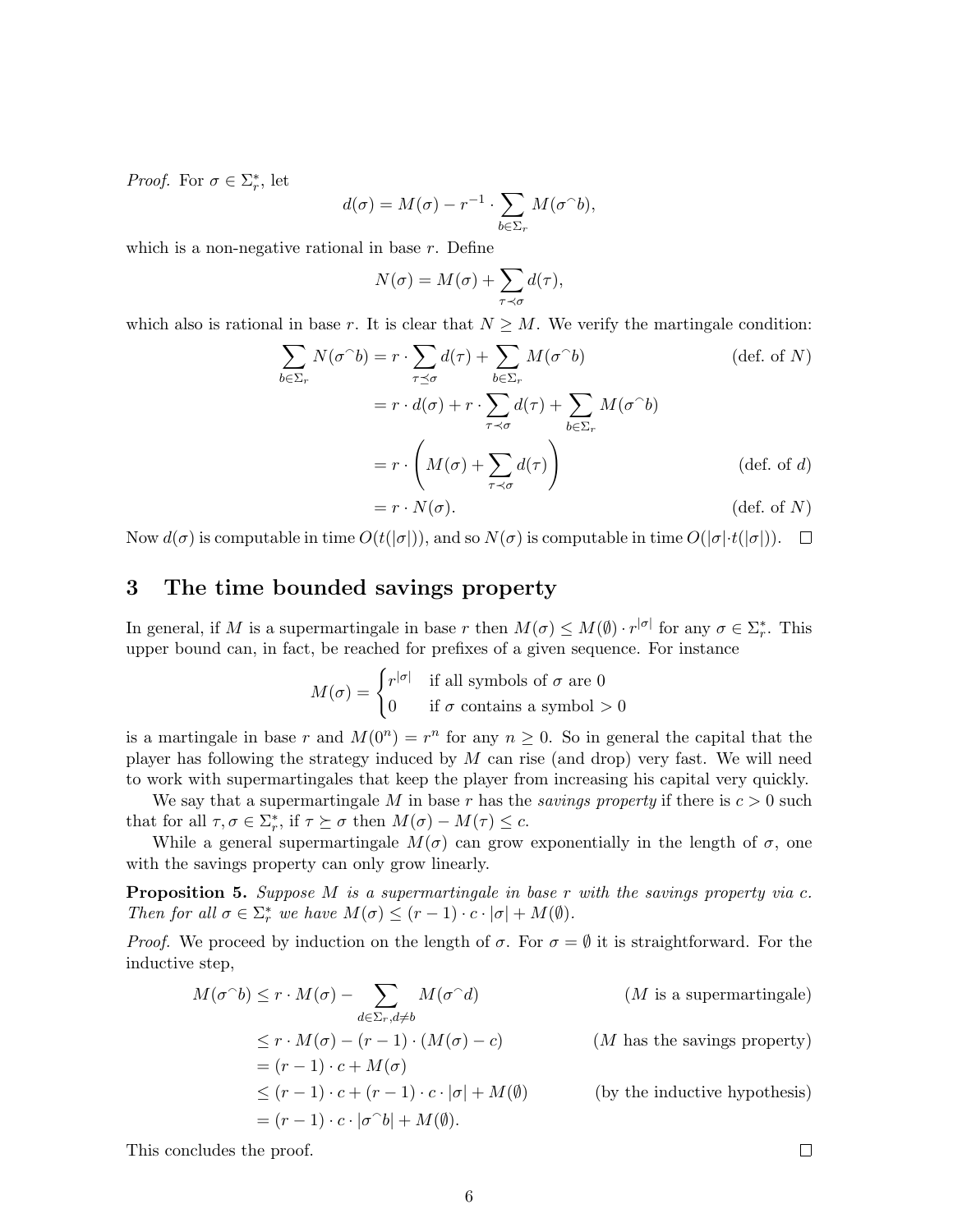The following result on savings property is folklore for the case of computable martingales (for a published reference, see [\[8\]](#page-22-8)). Here we give a time bounded version.

<span id="page-6-1"></span>**Lemma 6** (Time bounded savings property). For each  $t(n)$ -[super]martingale L in base r there is an  $n \cdot t(n)$ -[super]martingale M in base r which has the savings property and succeeds on all the sequences that L succeeds on.

*Proof.* Let m be such that  $L(\emptyset) \leq r^m$  and define  $L'(\sigma) = L(\sigma)/r^m$ . It is clear that L' is a  $t(n)$ -martingale in base r,  $L'(\emptyset) \leq 1$  and  $L'$  succeeds on the same sequences as L. Then without loss of generality we assume that  $L(\emptyset) \leq 1$ .

Let  $E(\emptyset) = L(\emptyset)$ ,  $G(\emptyset) = 0$ . For each  $b \in \Sigma_r$  and  $\sigma \in \Sigma_r^*$ , let

$$
\alpha_b(\sigma) = L(\sigma^b) \cdot E(\sigma) / L(\sigma)
$$
  
\n
$$
E(\sigma^b) = \begin{cases} \alpha_b(\sigma) / r & \text{if } \alpha_b(\sigma) > r \\ \alpha_b(\sigma) & \text{otherwise} \end{cases}
$$
  
\n
$$
G(\sigma^b) = \begin{cases} G(\sigma) + \alpha_b(\sigma) \cdot (r - 1) / r & \text{if } \alpha_b(\sigma) > r \\ G(\sigma) & \text{otherwise} \end{cases}
$$

It can be shown by induction on the length of  $\sigma$  that both E and G are Rat<sup> $\geq 0$ </sup>-valued, and that  $E(\sigma) \leq r$  (since  $L(\sigma^{\frown}b)/L(\sigma) \leq r$ ). Define  $M : \Sigma_r^* \to \mathtt{Rat}_r^{\geq 0}$  as  $M = E + G$ . It is straightforward that  $M(\sigma^{\wedge} b) = E(\sigma^{\wedge} b) + G(\sigma^{\wedge} b) = \alpha_b(\sigma) + G(\sigma)$ . So if L is a martingale [resp. supermartingale] then  $\sum_{b \in r} M(\sigma \cap b) = r \cdot M(\sigma)$  [resp.  $\sum_{b \in r} M(\sigma \cap b) \leq r \cdot M(\sigma)$ ]. For every  $\tau \succeq \sigma$ ,  $G(\tau) \geq G(\sigma)$  and hence  $M(\sigma) - M(\tau) \leq E(\sigma) - E(\tau) \leq E(\sigma) \leq r$ , so  $M: \Sigma_r^* \to \text{Rat}_r^{\geq 0}$  is a [super]martingale in base r with the savings property via r.

Both  $E$  and  $G$  (and hence  $M$ ) have a recursive definition. To calculate the complexity bound for computing  $M(\sigma)$ , we first unravel the definitions of  $E(\sigma)$  and  $G(\sigma)$ . To do so, we need to identify the prefixes  $\tilde{\sigma}^{\frown} b$  of  $\sigma$  where  $\alpha_b(\tilde{\sigma}) > r$ .

Let  $\sigma \in \Sigma_r^n$  and let  $I_{\sigma}$  be the sequence  $i_1 < \cdots < i_{k_{\sigma}}$  such that  $i_j$  is the length of the j-th prefix  $\tilde{\sigma}$  of  $\sigma$  which makes  $\alpha_b(\tilde{\sigma})$  go beyond r. More formally,  $I_{\sigma}$  is the maximal sequence  $i_1 < \cdots < i_{k_{\sigma}}$  such that for all  $j = 1, \ldots, k_{\sigma}$  we have  $0 \leq i_j < n$  and  $\alpha_{\sigma(i_j)}(\sigma | i_j) > r$ .

<span id="page-6-0"></span>Fact 7. 
$$
E(\sigma) = L(\sigma)/r^{k_{\sigma}}
$$
 and  $G(\sigma) = (r-1) \cdot \sum_{j=1}^{k_{\sigma}} L(\sigma | i_{j+1})/r^{j}$ .

*Proof.* By induction in n. If  $n = 0$  then it is clear that  $k_{\sigma} = 0$  and then  $E(\emptyset) = L(\emptyset)$  and  $G(\emptyset) = 0$ . For the induction, suppose  $\sigma = \tilde{\sigma}^{\cap} b \in \Sigma^{n+1}_r$ , where  $b \in r$ .

If  $\alpha_b(\tilde{\sigma}) \leq r$  then  $I_{\tilde{\sigma}} = I_{\sigma}$ , so  $k_{\tilde{\sigma}} = k_{\sigma}$ . On the one hand,

$$
E(\sigma) = L(\sigma) \cdot E(\tilde{\sigma}) / L(\tilde{\sigma})
$$
 (def. of E)

$$
=L(\sigma)/r^{k_{\tilde{\sigma}}} \qquad \qquad (\text{ind. hyp.})
$$

$$
= L(\sigma)/r^{k_{\sigma}}.
$$
 (k\_{\tilde{\sigma}} = k\_{\sigma})

On the other hand,

$$
G(\sigma) = G(\tilde{\sigma})
$$
 (def. of G)  

$$
= (r - 1) \cdot \sum_{j=1}^{k_{\sigma}} L(\sigma |_{i_j+1})/r^j.
$$
 (ind. hyp.,  $k_{\tilde{\sigma}} = k_{\sigma}$  and  $\tilde{\sigma} \prec \sigma$ )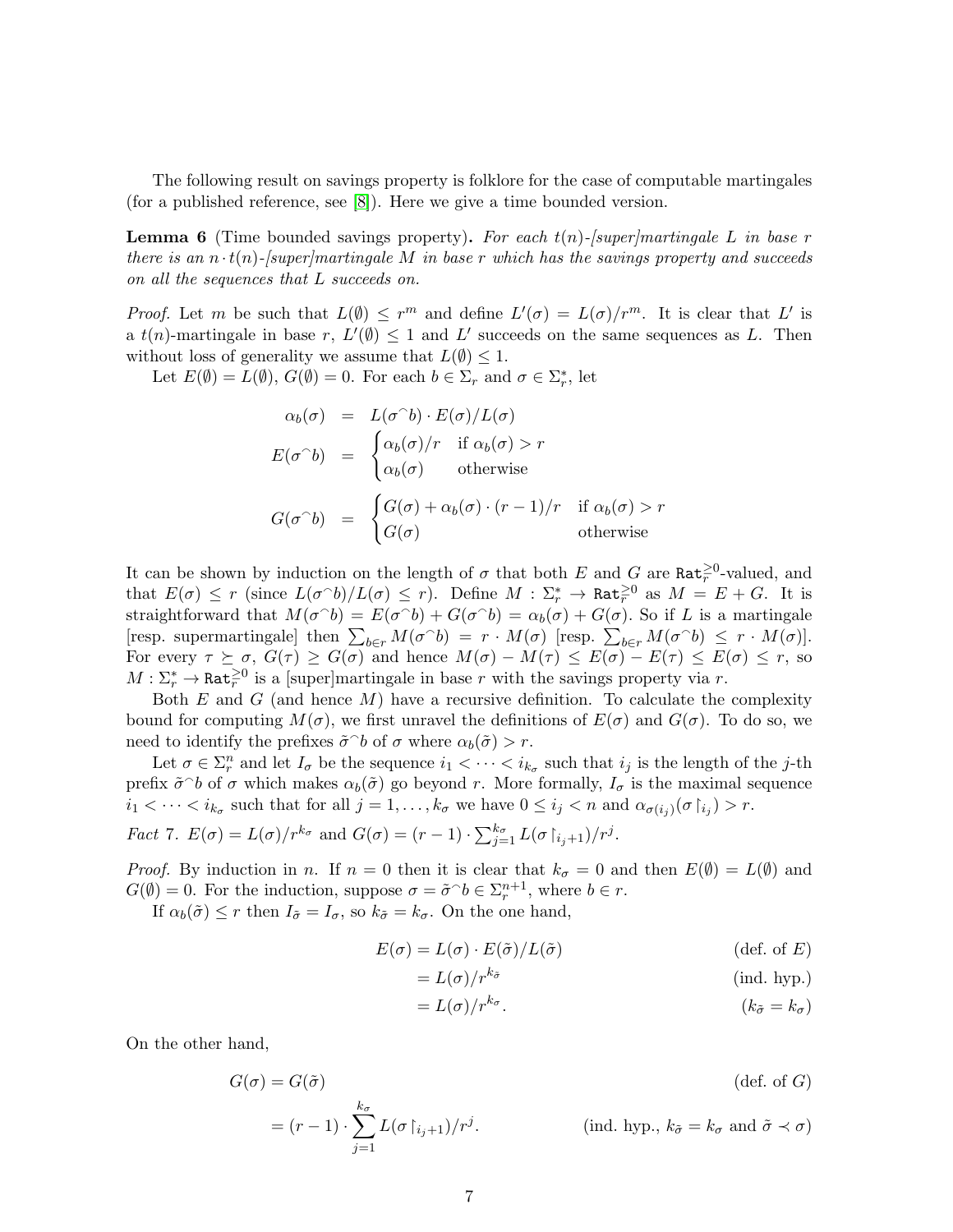If  $\alpha_b(\tilde{\sigma}) > r$  then  $I_{\sigma} = i_1 < \cdots < i_{k_{\tilde{\sigma}}} < i_{k_{\sigma}}$ , where  $k_{\sigma} = k_{\tilde{\sigma}} + 1$  and  $i_{k_{\sigma}} = n$ . On the one hand,

$$
E(\sigma) = \frac{L(\sigma) \cdot E(\tilde{\sigma})}{r \cdot L(\tilde{\sigma})}
$$
 (def. of *E*)

$$
= L(\sigma)/r^{k_{\tilde{\sigma}}+1} \tag{ind. hyp.}
$$

$$
= L(\sigma)/r^{k_{\sigma}}.
$$
 (k\_{\tilde{\sigma}} + 1 = k\_{\sigma})

On the other hand,

$$
G(\sigma) = (r - 1) \cdot L(\sigma) / r^{k_{\tilde{\sigma}} + 1} + G(\tilde{\sigma})
$$
 (def. of *G*)  
=  $(r - 1) \cdot L(\sigma) / r^{k_{\tilde{\sigma}} + 1} + (r - 1) \cdot \sum_{j=1}^{k_{\tilde{\sigma}}} L(\sigma | i_{j+1}) / r^j$  (ind. hyp. and  $\tilde{\sigma} \prec \sigma$ )

$$
= (r-1) \cdot \sum_{j=1}^{k_{\sigma}} L(\sigma |_{i_j+1})/r^j.
$$
  $(k_{\tilde{\sigma}} + 1 = k_{\sigma}; \text{ also } i_{k_{\sigma}} = n, \text{ so } \sigma |_{i_{k_{\sigma}}+1} = \sigma)$ 

This concludes the proof of Fact [7.](#page-6-0)

Since  $i_j$  is the least i such that  $L(\sigma | i_{j+1}) > r^j$ , one can compute  $I_{\sigma}$  in time  $O(n \cdot t(n))$ . By Fact [7](#page-6-0) we can compute  $E(\sigma) \in \text{Rat}_r$  and  $G(\sigma) \in \text{Rat}_r$  in time  $O(n \cdot t(n))$ . We conclude that M is an  $n \cdot t(n)$ -[super]martingale in base r.

Finally, if L succeeds on  $Z \in \Sigma_r^{\omega}$  then  $\lim_n k_{Z\upharpoonright n} = \infty$ . Since

$$
G(Z\restriction_n)\geq \sum_{j=1}^{k_{Z\restriction_n}} L(Z\restriction_{i_j+1})/r^j
$$

and  $L(Z \upharpoonright_{i_j+1}) > r^j$  we have  $G(Z \upharpoonright_n) > k_{Z\upharpoonright_n}$  and hence  $\limsup_n G(Z \upharpoonright_n) = \infty$ . Then M succeeds on Z.  $\Box$ 

### <span id="page-7-0"></span>4 Base conversion with small error

Given arbitrarily long prefixes of the fractional expansion of a given real in base s does not allow us to effectively determine a prefix of the fractional expansion of the same real represented in base  $r$ . Indeed, there are bases  $s$  and  $r$  for which there is no functional  $\Gamma : \mathbb{N} \to \Sigma_r$  such that for  $X \in \Sigma_s^{\omega}$ ,  $Y \in \Sigma_r^{\omega}$   $\Gamma^X$  is total and if  $\langle 0.X \rangle_s = \langle 0.Y \rangle_r$  then  $\Gamma^X = Y$ . For instance, take  $s = 3$  and  $r = 2$ . Observe that  $\langle 0.1^\infty \rangle_3 = 1/2$  and for every  $k \in \mathbb{N}$ ,  $\langle 0.1^k 0 \rangle$   $\langle 1^k 2 \rangle$  and  $\langle 0.1^k 2 \rangle$  is  $\langle 1^k 2 \rangle$  is  $\langle 1^k 2 \rangle$  is the k if there was such a functional then for some k we would have  $\Gamma^{1^k}(0) \downarrow \in \Sigma_2$  and for all  $\tau \in \Sigma_3^* \Gamma^{1^k \tau}(0) = \Gamma^{1^k}(0)$ . If  $\Gamma^{1^k}(0) = 0$  then  $\Gamma^{1^k 2}(0) = 0$  but  $\langle 0.\Gamma^{1^k2}\rangle_2 > 1/2$  and this is a contradiction. Analogously, if  $\Gamma^{1^k}(0) = 1$  then  $\Gamma^{1^k0}(0) = 1$  but  $\langle 0.\Gamma^{1^k}0\rangle_2 < 1/2$ , which is also a contradiction. Hence in this case we are unable to effectively determine the first bit of Y.

However, we can approximate a rational in base  $s$  with a rational in base  $r$  within a given error. For  $\tau \in \Sigma_s^*$  and  $i \in \mathbb{N}$ , let  $\mathsf{bc}_{s,r}^-(\tau, i)$  be the string  $\sigma$  in  $\Sigma_r^*$  of minimal length such that

$$
0 \le \langle 0.\tau \rangle_s - \langle 0.\sigma \rangle_r < r^{-i},\tag{5}
$$

 $\Box$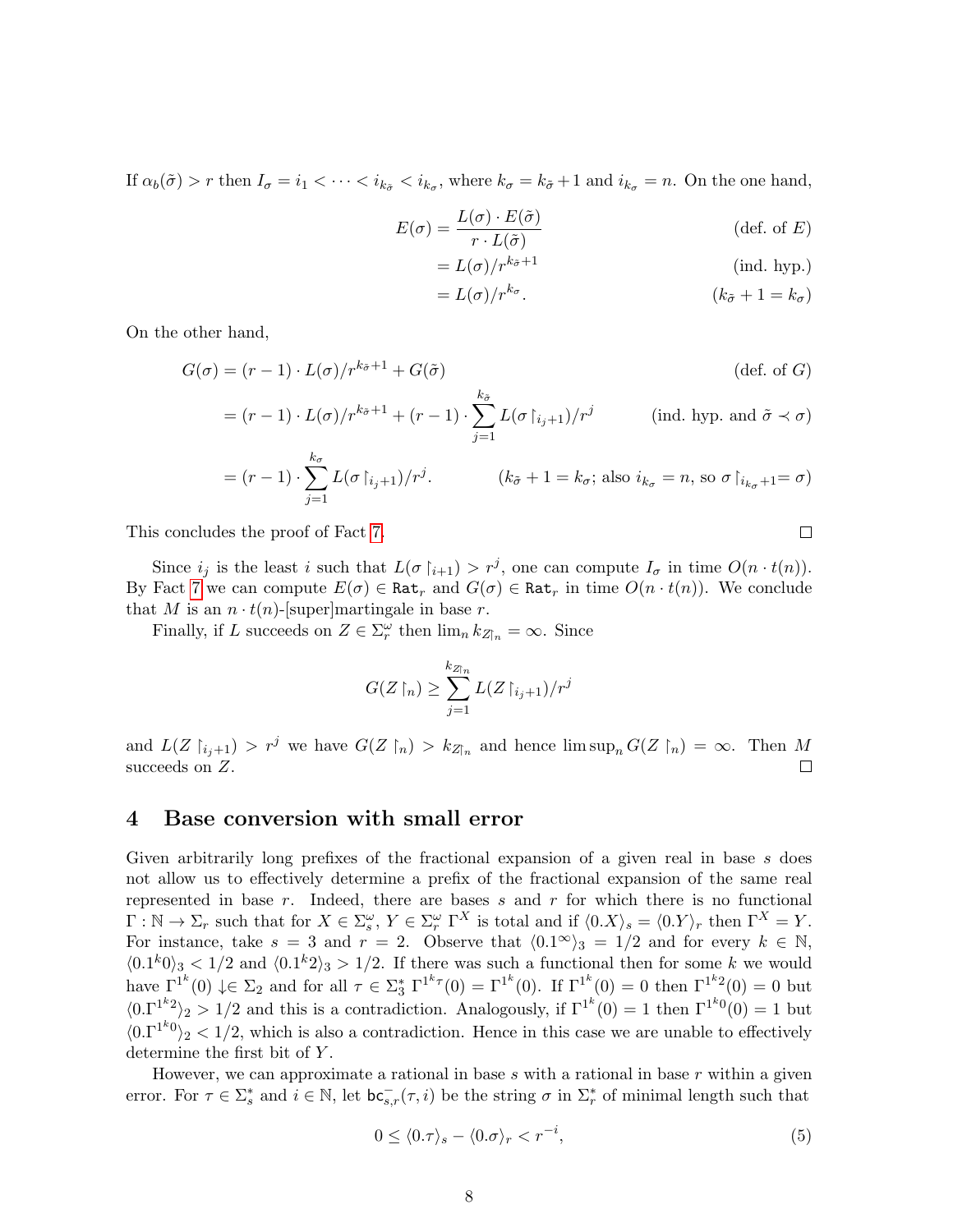<span id="page-8-1"></span><span id="page-8-0"></span>

|                                                                                                            | Algorithm 2: Efficient approximation of a ratio-                                                |
|------------------------------------------------------------------------------------------------------------|-------------------------------------------------------------------------------------------------|
| <b>Algorithm 1:</b> Simple approx-                                                                         | nal in base s with a rational in base $r$                                                       |
| imation of a rational in base s                                                                            | <b>input</b> : $\tau \in \Sigma_s^*$ and $i \in \mathbb{N}$                                     |
| with a rational in base $r$                                                                                | output: $\sigma \in \Sigma_r^*, \sigma = \mathsf{bc}_{s,r}^-(\tau, i)$                          |
| <b>input</b> : $\tau \in \Sigma_s^*$ and $i \in \mathbb{N}$                                                | $a := \sum_{i=0}^{ \tau -1} s^{ \tau -i-1} \cdot \tau(i)$ and $b := s^{ \tau }$                 |
| output: $\sigma \in \Sigma_r^*, \sigma = \mathsf{bc}_{s,r}^-(\tau, i)$                                     | $\sigma := \emptyset$                                                                           |
| $\sigma := \emptyset$                                                                                      | $c := 0$ and $d := 1$                                                                           |
| while $\langle 0.\tau \rangle_s - \langle 0.\sigma \rangle_r > r^{-i}$ do                                  | while $\frac{c}{d} < \frac{a}{b} - r^{-i}$ do                                                   |
| Find the largest $x \in \Sigma_r$                                                                          | invariant $\frac{a}{b} = \langle 0.\tau \rangle_s$ ; $\frac{c}{d} = \langle 0.\sigma \rangle_r$ |
| such                                                                                                       | Find the largest $x \in \Sigma_r$ such that $\frac{c \cdot r + x}{d \cdot r} \leq \frac{a}{b}$  |
| that $\langle 0.\sigma^{\frown} x \rangle_r \le \langle 0.\tau \rangle_s$<br>$\sigma := \sigma^{\frown} x$ | $\sigma := \sigma^{\frown} x$                                                                   |
|                                                                                                            | $c := c \cdot r + x$<br>$d := d \cdot r$                                                        |
|                                                                                                            |                                                                                                 |

and let  $\mathsf{bc}_{s,r}^+(\tau,i)$  be the string  $\sigma$  in  $\Sigma_r^*$  of minimal length such that

$$
0 \le \langle 0.\sigma \rangle_r - \langle 0.\tau \rangle_s < r^{-i}.
$$

Let  $X \in \Sigma_s^{\omega}$  and  $Y \in \Sigma_r^{\omega}$  be such that  $\langle 0. X \rangle_s = \langle 0. Y \rangle_r$ . The fact that  $\mathsf{bc}_{s,r}^-(X \upharpoonright_n, i) = \sigma$ does not imply that  $\sigma \prec Y$ . For instance, take  $X = 12 \ldots$ ,  $s = 3$ ,  $r = 2$  and  $i = 2$ . One can verify that  $\mathsf{bc}_{s,r}^-(X \upharpoonright_1, i) = 01$  though  $Y \upharpoonright_1 = 1$  because  $\langle 0.Y \rangle_r > 1/2$ . Of course, the same happens to  $\overline{\mathsf{bc}}_{s,r}^+$ . It is worth mentioning that Staiger [\[25,](#page-23-1) Remark on p. 461] provides a different approach to base conversion. He defines a function  $h: \Sigma_s^* \to \Sigma_r^* \times \Sigma_r^*$  such that if  $h(X \rvert_n) = (\sigma_n^1, \sigma_n^2)$  then either  $\sigma_n^1 \prec Y$  or  $\sigma_n^2 \prec Y$ . Furthermore, the length of each  $\sigma_i^n$  increases with *n*. This function *h* can be seen as a non-deterministic (more precisely, two–valued) conversion from reals in base  $r$  to reals in base  $s$ .

Observe that the length of  $bc^+_{s,r}(\tau, i)$  is at most i, and the same for  $bc^-_{s,r}(\tau, i)$ . The time complexity of  $\mathsf{bc}_{s,r}^+$  or  $\mathsf{bc}_{s,r}^-$  on argument  $(\tau, i)$  is measured in  $n = |\tau| + i$ .

<span id="page-8-2"></span>Theorem 8.  $bc_{s,r}^-$  and  $bc_{s,r}^+$  are computable in time  $O(n^2)$ .

*Proof.* We show the result for  $bc_{s,r}^-$ ; the case for  $bc_{s,r}^+$  is analogous. Observe that by definition,  $|\mathsf{bc}_{s,r}^-(\tau,i)| \leq i$ . In Algorithm [1](#page-8-0) we introduce a simple procedure to determine  $\sigma = \mathsf{bc}_{s,r}^-(\tau,i)$ .

It is clear that Algorithm [1,](#page-8-0) computes  $\sigma = \mathsf{bc}_{s,r}^-(\tau, i)$ . Since  $|\sigma| \leq i$ , the main loop is carried out at most  $i$  many times. To determine a better time complexity, in Algorithm [2](#page-8-1) we refine the procedure. We use representations in base r to store the values of the integer variables  $a$ , b, c and d, and to calculate the arithmetic operations. The value of  $\langle 0.\sigma \rangle_r$  is represented as a fraction  $\frac{a}{b}$ , which is constant along the execution. The successive approximations of  $\langle 0.\sigma \rangle_r$ are represented as a fraction  $\frac{c}{d}$ , where d is always a power of r. Each time  $\sigma$  is extended by a new symbol of  $\Sigma_r$ , the values of c and d are adequately updated to maintain the invariant  $\langle 0.\sigma \rangle_r = \frac{a}{b}$  $\frac{a}{b}$ .

We can initially compute a and b in time  $O(n)$ . The loop condition involves the value  $\frac{a}{b} - r^{-i}$ , which is constant and can be computed (just once) in time  $O(n)$ . As in Algorithm [1,](#page-8-0) the main loop is carried out at most  $i$  times. The sizes of the variables  $c$  and  $d$  during the computation are  $O(i)$ . Hence the comparison  $\frac{c}{d} < \frac{a}{b} - r^{-i}$ , as well as the comparison  $\frac{c \cdot r + x}{d \cdot r} \leq \frac{a}{b}$ b can be carried out in time  $O(n)$ . We conclude that the algorithm runs in time  $O(n^2)$ .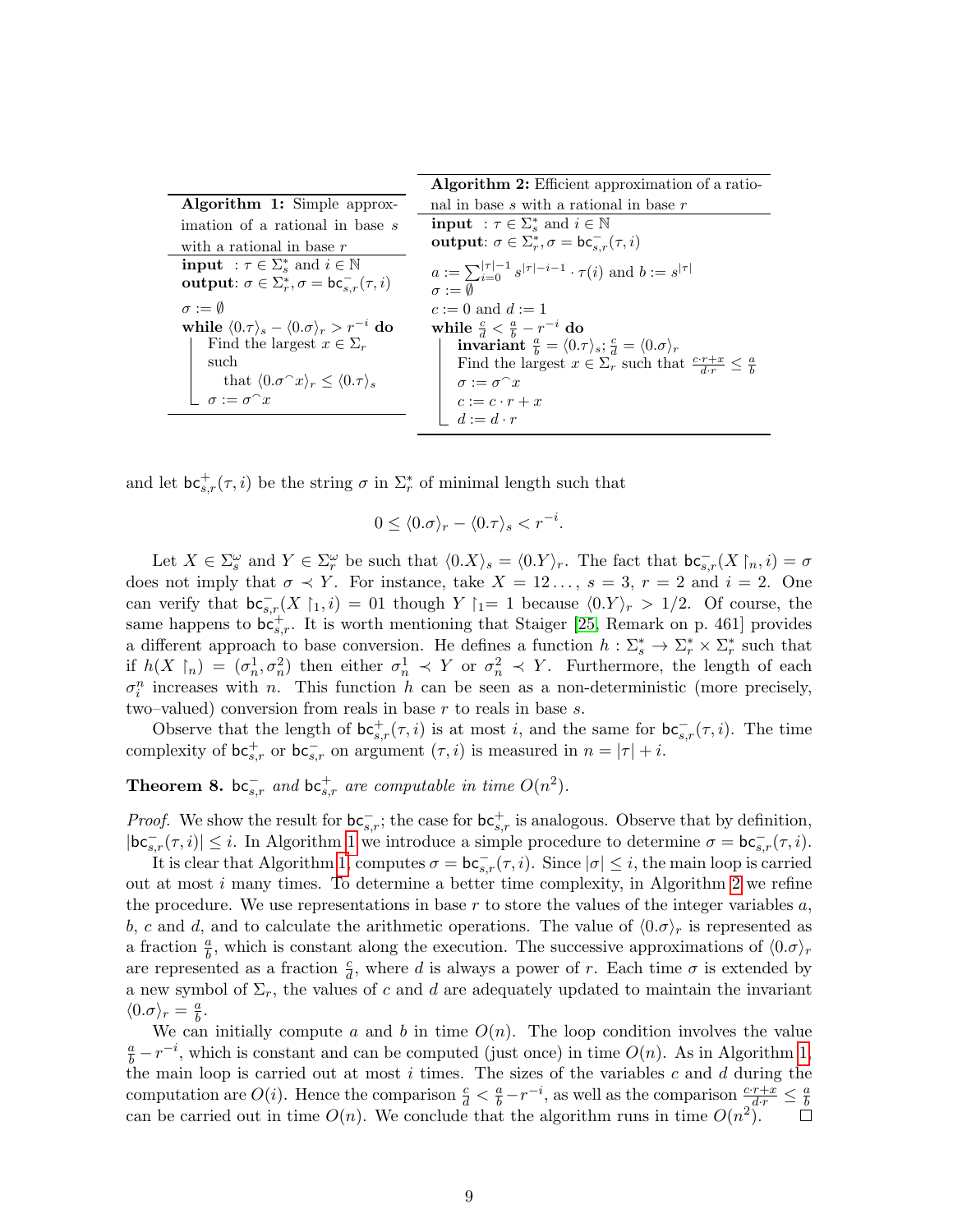# <span id="page-9-0"></span>5 Martingales and base conversion

In this section we follow [\[8\]](#page-22-8). In §[5.1](#page-9-1) we introduce the background needed, and in §[5.2](#page-10-0) we show how to efficiently compute a key function depending on a given martingale.

#### <span id="page-9-1"></span>5.1 Background

Each martingale M in base r induces a measure  $\mu_M$  on the algebra of clopen sets defined by

$$
\mu_M([\sigma]) = \frac{M(\sigma)}{r^{|\sigma|}},
$$

for  $\sigma \in \Sigma_r^*$ . Via Carathéodory's extension theorem this measure can be extended to a Borel measure on Cantor space, and if  $\mu_M$  is atomless (i.e. no point has positive measure), we can also think of it as a Borel measure on [0, 1]. Under this view,  $\mu_M$  is determined by

<span id="page-9-6"></span>
$$
\mu_M(I_{\sigma}^r) = \frac{M(\sigma)}{r^{|\sigma|}},\tag{6}
$$

where for any  $\sigma \in \Sigma_r^*$  we define

$$
I_{\sigma}^r = \left[ \langle 0.\sigma \rangle_r, \langle 0.\sigma \rangle_r + r^{-|\sigma|} \right].
$$

We say that a martingale is *atomless* if  $\mu_M$  is atomless. Observe that if M has the savings property then it is atomless. Indeed, suppose  $M$  has the savings property via  $c$ . By Proposition [5,](#page-5-0) for any  $\sigma \in \Sigma_r^n$  we have  $\mu_M(I_\sigma^r) \leq r^{-n} \cdot ((r-1) \cdot c \cdot n + M(\emptyset))$  and this goes to 0 as *n* goes to infinity. Hence  $\mu_M$  is atomless.

In [\[8\]](#page-22-8) Brattka, Miller and Nies begin by recalling the well-known correspondence between atomless martingales and nondecreasing continuous functions. The cumulative distribution function associated with  $\mu_M$ , denoted by  $\text{cdf}_M(x) : [0,1] \to [0,1]$ , is defined as follows:

<span id="page-9-5"></span>
$$
\operatorname{cdf}_M(x) = \mu_M([0, x)).\tag{7}
$$

It can be shown that if M is atomless then  $\text{cdf}_{M}$  is nondecreasing and continuous. If f is a nondecreasing function with domain containing  $[0,1] \cap \mathbb{Q}$  and s is a base then mart $f: \Sigma_s^* \to \mathbb{R}$ is defined as follows:

$$
\text{mart}_f^s(\tau) = \frac{f(\langle 0.\tau \rangle_s + s^{-|\tau|}) - f(\langle 0.\tau \rangle_s)}{s^{-|\tau|}}.
$$

It can also be shown that marts is a martingale in base s.

We will use two results of  $\left[\dot{8}\right]$ . One is the relationship between the functions  $\text{cdf}$  and mart:

<span id="page-9-4"></span>**Proposition 9** ([\[8,](#page-22-8) Fact 3.5]). Let s be a base and let f be a nondecreasing continuous function on  $[0,1]$  such that  $f(0)=0$ . Then  $\mathsf{cdf}_{\mathsf{mart}^s_f}=f.$ 

The second result is the following characterization:

<span id="page-9-2"></span>**Theorem 10** ([\[8,](#page-22-8) Theorem 3.6]). Suppose M is a martingale in base r with the savings property, and  $z \in [0,1]$  is not a rational in base r. Then M succeeds on the r-ary expansion of  $z$  iff

<span id="page-9-3"></span>
$$
\liminf_{h \to 0} \frac{\text{cdf}_M(z+h) - \text{cdf}_M(z)}{h} = \infty.
$$
 (8)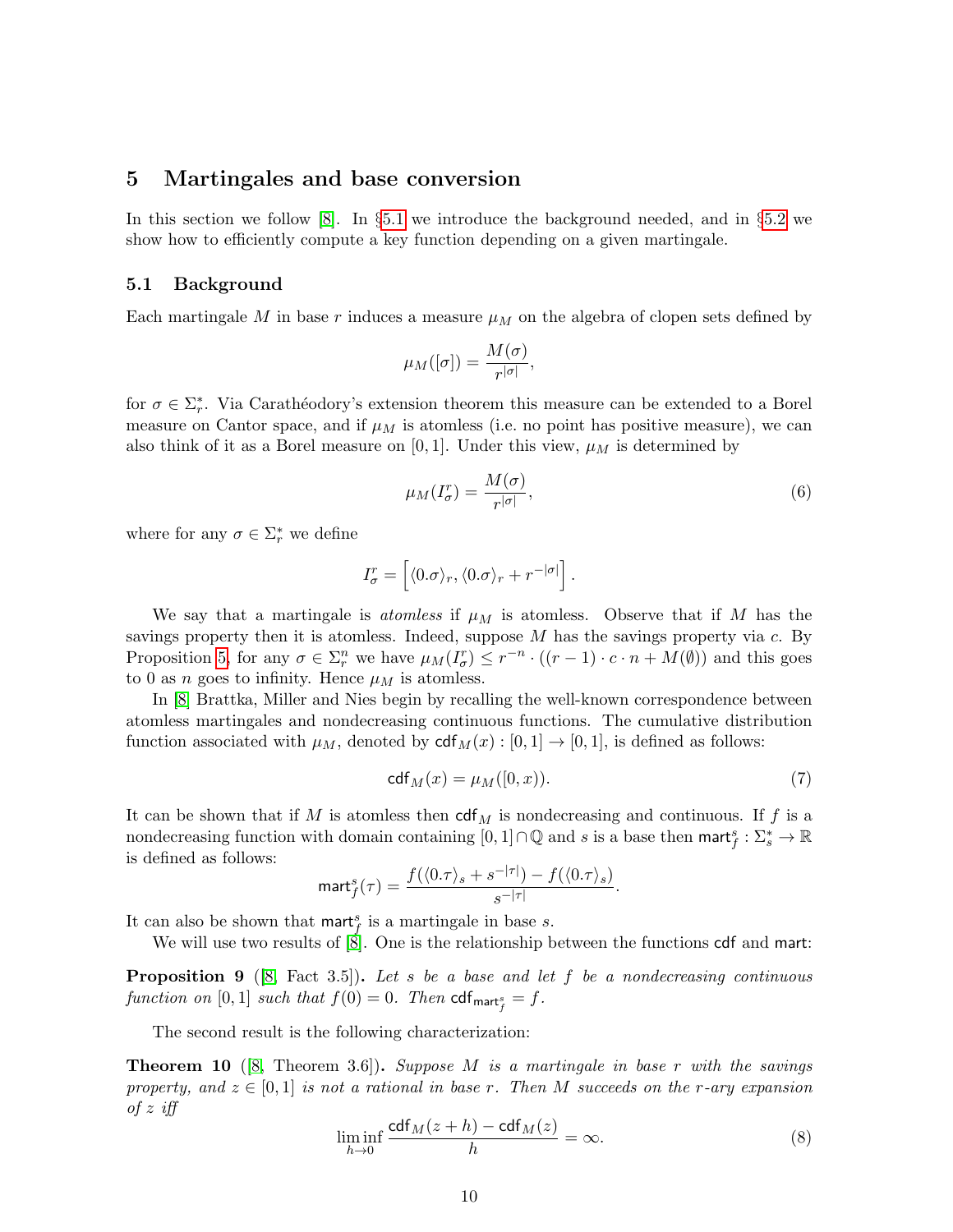(Note that the above expression is  $D \text{cdf}_M(z)$ , the lower derivative at z.)

These results yield the following lemma, which, in a slightly different formulation, was used in [\[8,](#page-22-8) Theorem 3.7] to prove that computable randomness is base invariant. In §[6](#page-11-1) we will use it to show that polynomial time random is base invariant.

<span id="page-10-2"></span>**Lemma 11.** Let r and s be bases and suppose  $M$  is a martingale in base r with the savings property. Let  $N : \Sigma_s^* \to \mathbb{R}^{\geq 0}$  be the following martingale in base s:

<span id="page-10-1"></span>
$$
N(\tau) = \text{mart}_{\text{cdf}_M}^s(\tau) = \frac{\text{cdf}_M(\langle 0.\tau \rangle_s + s^{-|\tau|}) - \text{cdf}_M(\langle 0.\tau \rangle_s)}{s^{-|\tau|}}.
$$
\n(9)

Suppose  $X \in \Sigma_r^{\omega}$  and  $Y \in \Sigma_s^{\omega}$  are such that  $\langle 0.X \rangle_r$  is not a rational in base r,  $\langle 0.Y \rangle_s$  is not a rational in base s, and  $\langle 0.X \rangle_r = \langle 0.Y \rangle_s$ . If M succeeds on X then N succeeds on Y.

*Proof.* Let  $z = \langle 0.X \rangle_r = \langle 0.Y \rangle_s$ . Since z is neither a rational in base r nor a rational in base s,  $X \in \Sigma_r^{\omega}$  and  $Y \in \Sigma_s^{\omega}$  are unique. If M succeeds on X, by the left-to-right implication of Theorem [10](#page-9-2) applied to M and z, we have that condition  $(8)$  is true for M. Observe that  $f = \text{cdf}_M$  is nondecreasing, continuous and  $f(0) = 0$ . By Proposition [9,](#page-9-4)  $\text{cdf}_N = \text{cdf}_M$  and so condition  $(8)$  is also true for N instead of M. By the right-to-left implication of Theorem [10](#page-9-2) applied to  $N$  and  $z$ , we conclude that  $N$  succeeds on  $Y$ .  $\Box$ 

#### <span id="page-10-0"></span>5.2 Computing the cumulative distribution function

We analyze the time complexity of computing  $\text{cdf}_{M}$  when M is a martingale in base r with the savings property. The value of  $\text{cdf}_{M}(x)$  is defined for reals  $x \in [0,1]$ , but for our purposes it suffices to compute  $\operatorname{cdf}_M$  restricted to Rat<sub>r</sub>. By the definition of  $\operatorname{cdf}_M$  we have that cdf<sub>M</sub>  $\restriction$  Rat<sub>r</sub> is a function  $[0, 1] \cap$  Rat<sub>r</sub>  $\to$  Rat<sub>r</sub>.

We first show that if M has the savings property then  $\text{cdf}_{M}$  satisfies an 'almost Lipschitz' condition.

<span id="page-10-3"></span>**Proposition 12.** Let  $M$  be a martingale in base  $r$  with the savings property. Then there are constants  $k, \epsilon > 0$  such that for every  $x, y \in [0, 1]$ , if  $y - x \leq \epsilon$  then

$$
\mathsf{cdf}_M(y) - \mathsf{cdf}_M(x) \leq -k \cdot (y-x) \cdot \log(y-x).
$$

*Proof.* We actually show the following. If M has the savings property via c then for  $0 \leq x <$  $y \leq 1$  we have

$$
\mathsf{cdf}_M(y) - \mathsf{cdf}_M(x) \le (r+1) \cdot (y-x) \cdot ((r-1) \cdot c \cdot (1-\log_r(y-x)) + M(\emptyset)).
$$

Let  $n \in \mathbb{N}$  be the least such that  $r^{-n} < y - x$ , and let p be the least rational of the form  $p = i \cdot r^{-n}$  such that  $x \leq p + r^{-n}$ . Let q be the minimum between 1 and  $(i + r + 1) \cdot r^{-n}$ . Suppose  $q = (i + r + 1) \cdot r^{-n} < y$ . Then  $y - x > (i + r + 1) \cdot r^{-n} - (i + 1)r^{-n} = r^{-(n-1)}$ 

and this contradicts the choice of n. Then  $y \leq q$ , and hence  $[x, y] \subseteq [p, q]$ . Now

$$
cdf_M(y) - cdf_M(x) \leq cdf_M(q) - cdf_M(p)
$$
  
\n
$$
= \mu_M[p, q]
$$
 (by (7))  
\n
$$
= \sum_{j=0}^{\min(r, r^n - i - 1)} \mu_M([(i + j) \cdot r^{-n}, (i + j + 1) \cdot r^{-n}])
$$
  
\n
$$
\leq (r + 1) \cdot r^{-n} \cdot ((r - 1) \cdot c \cdot n + M(\emptyset)).
$$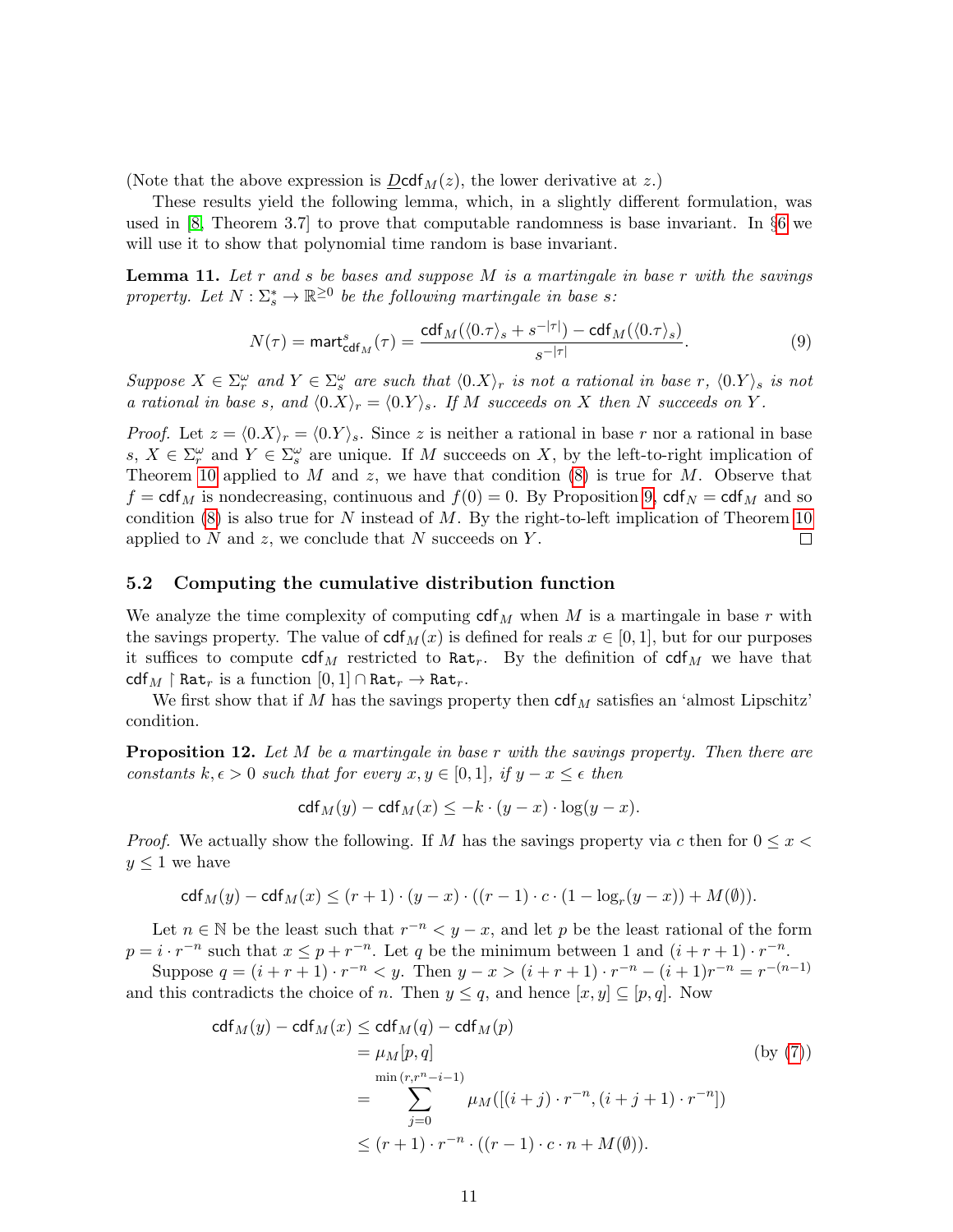The last inequality stems from the fact that each term in the sum is of the form  $r^{-n} \cdot M(\sigma)$ for some  $\sigma \in \Sigma_r^n$ . Since M has the savings property, by Proposition [5,](#page-5-0) each such term is at most  $r^{-n} \cdot ((r-1) \cdot c \cdot n + M(\emptyset)).$ 

Since  $r^{-(n-1)} \ge y - x$ , we have  $n \le 1 - \log_r(y - x)$ , and since  $r^{-n} \le y - x$ , this yields the required inequality.  $\Box$ 

<span id="page-11-2"></span>**Lemma 13.** Let M be a  $t(n)$ -martingale in base r with the savings property. Then  $\text{cdf}_{M}$ restricted to rationals in base r is a rational in base r. Also, if  $\langle 0.\sigma \rangle_r$   $(\sigma \in \Sigma_r^n)$  is a rational in base r, one can compute the r-ary representation of  $\text{cdf}_{M}(\langle 0.\sigma \rangle_{r})$  in time  $O(n \cdot t(n)).$ 

*Proof.* If  $\sigma \in \Sigma_r^n$  then, according to the condition [\(6\)](#page-9-6) over  $\mu_M$  we have

$$
cdf_M(\langle 0.\sigma \rangle_r) = \mu_M([0, \langle 0.\sigma \rangle_r])
$$
  
= 
$$
\sum_{i=0}^{n-1} \sum_{b=0}^{\sigma(i)-1} \mu_M(I^r_{(\sigma|_i) \cap b})
$$
  
= 
$$
\sum_{i=0}^{n-1} \sum_{b=0}^{\sigma(i)-1} \frac{M((\sigma|_i) \cap b)}{r^{i+1}}
$$
  
= 
$$
\sum_{i=0}^{n-1} r^{-i-1} \cdot h(i),
$$

where

$$
h(i) = \sum_{b=0}^{\sigma(i)-1} M((\sigma \upharpoonright_i)^\frown b).
$$

It is clear that  $h(i)$  is computable in time  $O(t(i+1))$  using r-ary representation for the output. On the other hand,  $\sum_{i=0}^{n-1} r^{n-i-1} \cdot h(i)$  can be computed in time  $O(n \cdot t(n))$ . We conclude that  $\text{cdf}_M$  is computable in time  $O(n \cdot t(n)).$  $\Box$ 

### <span id="page-11-1"></span>6 Polynomial time randomness is base invariant

In this section we show our main result: polynomial time randomness is base invariant. Through a different argument and without the analysis of the time complexity, a preliminary version of this result can be found in [\[24\]](#page-22-14).

<span id="page-11-0"></span>**Theorem 14.** Let  $k \geq 1$ . If  $Y \in \Sigma_s^{\omega}$  is  $n^{k+3}$ -random in base s and  $X \in \Sigma_r^{\omega}$  is such that  $\langle 0.X \rangle_r = \langle 0.Y \rangle_s$  then X is n<sup>k</sup>-random in base r. In particular, polynomial time randomness is base invariant.

*Proof.* We will actually show the following stronger result.

Suppose t is a time function such that  $t(O(n)) = O(t(n))$ , that is, for every  $c > 0$ there is d such that  $t(c \cdot n) \leq d \cdot t(n)$  for every n. If  $Y \in \Sigma_s^{\omega}$  is  $t(n) \cdot n^3$ -random in base s and  $X \in \Sigma_r^{\omega}$  is such that  $\langle 0.X \rangle_r = \langle 0.Y \rangle_s$ , then X is  $t(n)$ -random in base  $\,r.\,$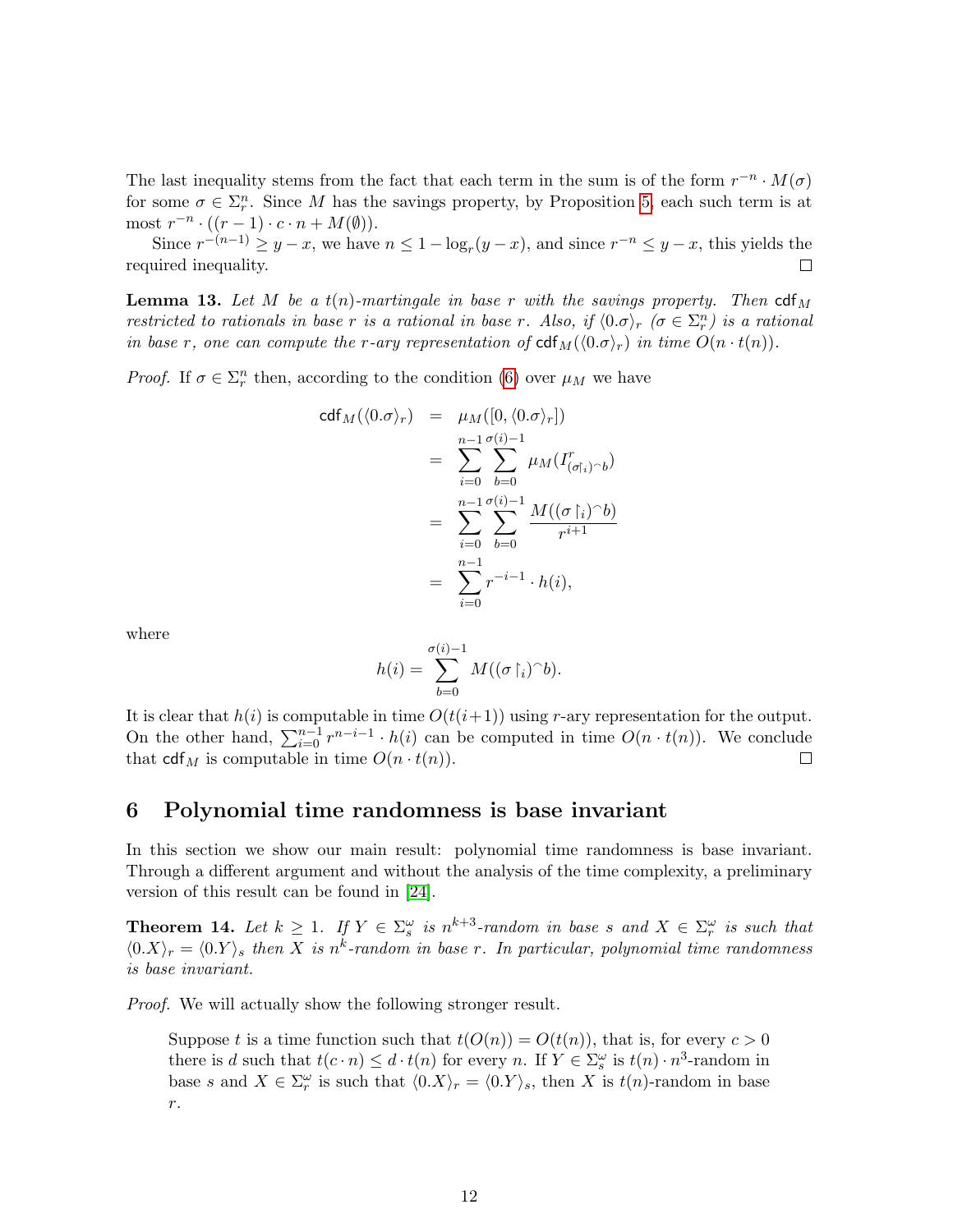This implies the statement of the theorem by letting  $t(n) = n^k$ . Observe that any function t with  $t(O(n)) = O(t(n))$  is bounded by a polynomial.

If  $\langle 0. Y \rangle_r$  is rational then Y is eventually periodic and hence computable in linear time. Define  $N: \Sigma_s^* \to \mathtt{Rat}_s^+$  as follows:

$$
N(\tau) = \begin{cases} s^{|\tau|} & \text{if } \tau \prec Y \\ 0 & \text{otherwise} \end{cases}
$$

It can be shown that N satisfies the martingale condition in base s and that  $N$  is computable in linear time, so Y is not  $t(n) \cdot n^3$ -random. Hence the statement is trivially true when  $\langle 0.Y \rangle_r$ is rational. Assume, then, that  $\langle 0.Y \rangle_s = \langle 0.X \rangle_r$  is irrational.

For F a martingale in base r and G a martingale in base s, we say that G is an r to s base conversion of F in case the following holds: if F succeeds on  $X \in \Sigma_r^{\omega}$ , and  $Y \in \Sigma_s^{\omega}$  is such that  $\langle 0.X\rangle_r = \langle 0.Y\rangle_s$  is irrational, then G succeeds on Y. The main lemma is the following.

<span id="page-12-0"></span>**Lemma 15.** Let t be a time function such that  $t(O(n)) \in O(t(n))$ . For any  $t(n)$ -martingale M in base r with the savings property there is a (real-valued) martingale  $N$  in base s such that N is an r to s base conversion of M, and N has an  $n \cdot t(n)$ -computable approximation.

Assuming the lemma, we proceed by contradiction. Suppose that X is not  $t(n)$ -random in base r. Let M be a  $t(n)$ -martingale in base r which succeeds on X. Then by Lemma [6](#page-6-1) there is an  $n \cdot t(n)$ -martingale M in base r with the savings property that succeeds on all the sequences  $M$  succeeds on, in particular on  $X$ . By Lemma [15](#page-12-0) and Lemma [3](#page-4-1) there is an  $n^2 \cdot t(n)$ -supermartingale in base s which is a base conversion of  $\widetilde{M}$ , so in particular  $\widetilde{M}$ succeeds on Y. By Lemma [4.](#page-4-2) there is an  $n^3 \cdot t(n)$ -martingale in base s which succeeds on Y, and then Y is not  $n^3 \cdot t(n)$ -random. This establishes the theorem.

*Proof of Lemma [15.](#page-12-0)* Without loss of generality, we assume  $M(\emptyset) \leq 1$ . Let  $X \in \Sigma_r^{\omega}$  and  $Y \in \Sigma_s^{\omega}$  be such that  $z = \langle 0.X \rangle_r = \langle 0.Y \rangle_s$  is irrational. We show that if M succeeds on X then there is a martingale N in base s which succeeds on Y and has an  $n \cdot t(n)$ -computable approximation.

Define the real martingale  $N: \Sigma_s^* \to \mathbb{R}^{\geq 0}$ , in base s, as in [\(9\)](#page-10-1):

$$
N(\tau) = s^{|\tau|} \cdot (\text{cdf}_M(q) - \text{cdf}_M(p)),
$$

where  $p = \langle 0.\tau \rangle_s$  and  $q = \langle 0.\tau \rangle_s + s^{-|\tau|}$ . Observe that neither  $\langle 0.X \rangle_r$  nor  $\langle 0.Y \rangle_s$  are rationals in base  $r$  or  $s$ . By Lemma [11,](#page-10-2)  $N$  succeeds on  $Y$ .

The rest of the proof is devoted to showing that N has an  $n \cdot t(n)$ -computable approximation. To compute the value of  $N(\tau)$ , we need to calculate  $\text{cdf}_{M}(q)$  and  $\text{cdf}_{M}(p)$ . By Lemma [13](#page-11-2) we know how to efficiently compute  $\text{cdf}_{M}(x)$ , when x is a rational in base r. Since p and q are rationals in base s, we first need to approximate them with rationals  $\tilde{p}$  and  $\tilde{q}$  in base r that are sufficiently close to p and q respectively. To do this, we use the s to r base conversion functions  $bc_{s,r}^-$  and  $bc_{s,r}^+$  introduced in §[4.](#page-7-0) Then we approximate  $cdf_M(p)$  with  $cdf_M(\tilde{p})$  and  $cdf_{s,d}(q)$  with  $cdf_{s,d}(q)$ . We will use the 'elmost Lineabitz' condition of Proposition 12 to show cdf<sub>M</sub>(q) with cdf<sub>M</sub>( $\tilde{q}$ ). We will use the 'almost Lipschitz' condition of Proposition [12](#page-10-3) to show that these are good approximations. Since  $N$  has to be approximated by rationals in base  $s$ but cdf<sub>M</sub> $(\tilde{p})$  and cdf<sub>M</sub> $(\tilde{q})$  are rationals in base r, we finally approximate them with rationals in base s using the r to s base conversion functions  $bc_{r,s}^-$  and  $bc_{r,s}^+$ .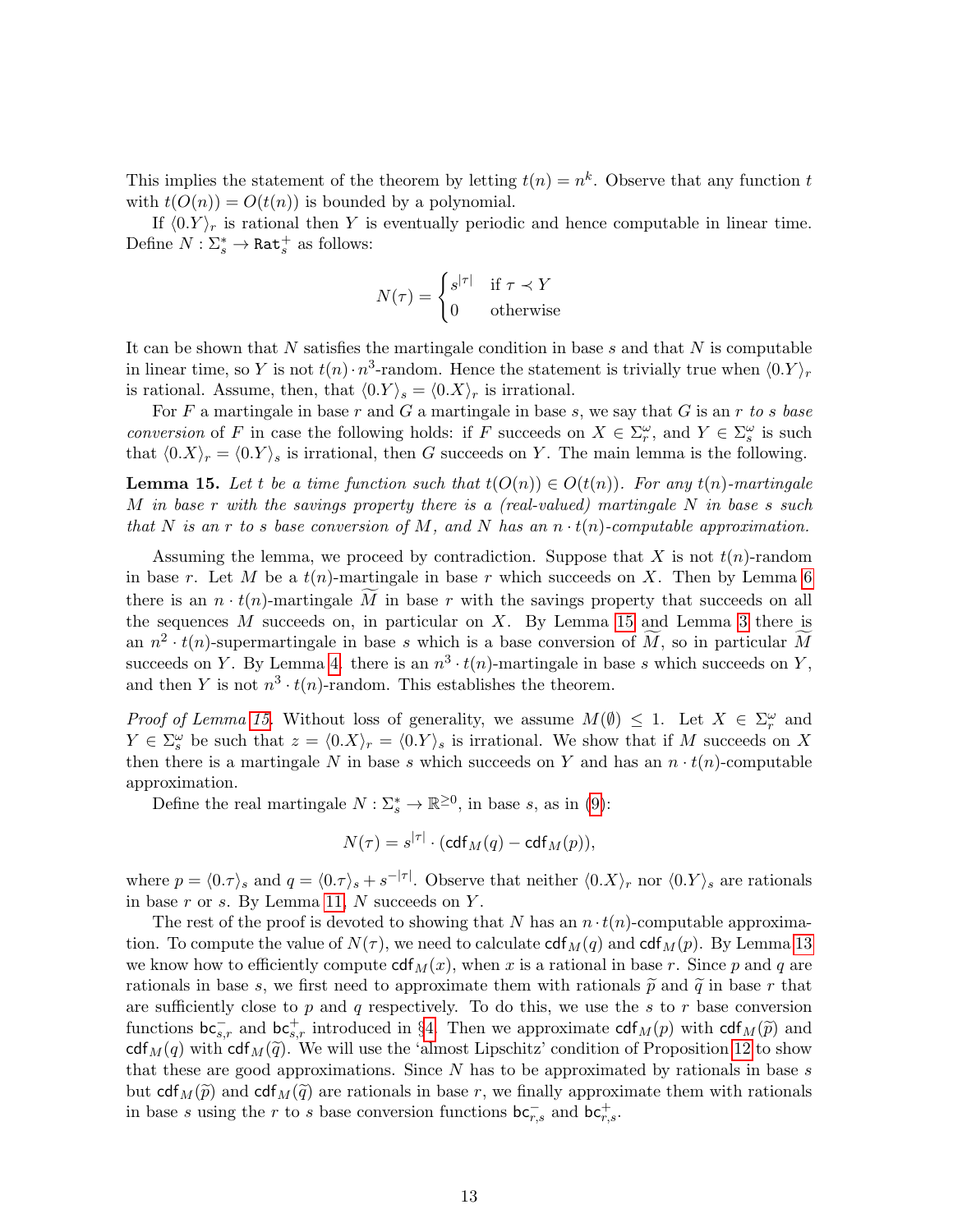Here are the details of the construction. Let  $k > 0$  be such that  $r \leq s^k$  and for every  $x, y \in [0, 1]$ , if  $y - x \leq r^{-k}$  then

<span id="page-13-0"></span>
$$
\operatorname{cdf}_M(y) - \operatorname{cdf}_M(x) \le -r^k \cdot (y-x) \cdot \log(y-x). \tag{10}
$$

The existence of k is guaranteed by Proposition [12.](#page-10-3) Given  $\tau \in \Sigma_s^*$  and  $i \in \mathbb{N}$ , define

$$
v = k \cdot (i + |\tau| + 3) + k.
$$

**Step 1.** Approximating p with  $\tilde{p}$  and q with  $\tilde{q}$ . Let  $\tilde{\tau}^- \in \Sigma_r^*$  and  $\tilde{p} \in \text{Rat}_r \cap [0,1]$  be defined by  $\tilde{\tau}^-$  =  $bc_{s,r}^-(\tau, 2v+1)$  and  $\tilde{p} = \langle 0.\tilde{\tau}^- \rangle_r$ . If  $q < 1$  and  $\tau^+ \in \Sigma_s^{|\tau|}$  is such that  $q = \langle 0.\tau^+ \rangle_s$ , then let  $\tilde{\tau}^+ = \mathbf{b} \mathbf{c}_{s,r}^+ (\tau^+, 2v + 1)$ , and let  $\tilde{q} \in \text{Rat}_r \cap [0, 1]$  be defined by  $\tilde{q} = \langle 0.\tilde{\tau}^+ \rangle_r$ . If  $q = 1$ , let  $\tilde{\tilde{s}} \leq 1$ . Note that  $\tilde{\tilde{s}} \leq \tilde{s} \leq \tilde{\tilde{s}} \leq \tilde{\tilde{s}}$ . let  $\widetilde{q} = 1$ . Note that  $\widetilde{p} \le p < q \le \widetilde{q}$ .

<span id="page-13-1"></span>Step 2. Approximating cdf<sub>M</sub>(q) – cdf<sub>M</sub>(p) with cdf<sub>M</sub>( $\tilde{q}$ ) – cdf<sub>M</sub>( $\tilde{p}$ ). *Fact* 16.  $0 \leq \text{cdf}_M(p) - \text{cdf}_M(\widetilde{p}) \leq s^{-(i+|\tau|+3)}$  and  $0 \leq \text{cdf}_M(\widetilde{q}) - \text{cdf}_M(q) \leq s^{-(i+|\tau|+3)}$ .

Proof. Let  $\delta = p - \tilde{p}$  and let  $\epsilon = r^{-v}$ . Since  $\delta < \epsilon^2/r \leq \epsilon^2/2$  then  $\frac{\epsilon}{2\delta} > \frac{1}{\epsilon} > -\log \epsilon$ . For all  $z, \frac{z}{2} > \log z$ , and then  $\frac{\epsilon}{\delta} - \log \frac{\epsilon}{\delta} > \frac{\epsilon}{2\delta} > -\log \epsilon$ , so  $\frac{\epsilon}{\delta} > \log \frac{\epsilon}{\delta} - \log \epsilon = -\log \delta$ . Therefore  $-\delta \cdot \log \delta < \epsilon$  and by the 'almost Lipschitz' condition [\(10\)](#page-13-0) and the fact that  $\delta \leq r^{-k}$  we conclude

$$
cdf_M(p) - cdf_M(\widetilde{p}) \leq -r^k \cdot \delta \cdot \log \delta
$$
  

$$
< r^k \cdot \epsilon
$$
  

$$
= r^{-k \cdot (i+|\tau|+3)}
$$
  

$$
\leq s^{-(i+|\tau|+3)}.
$$
 (r<sup>k</sup>  $\geq s$ )

 $\Box$ 

The argument for q and  $\tilde{q}$  is analogous.

Let  $D = \text{cdf}_M(\tilde{q}) - \text{cdf}_M(\tilde{p}) \in \text{Rat}_r \cap [0,1].$  It is clear that  $D \geq \text{cdf}_M(q) - \text{cdf}_M(p)$  and from Fact [16](#page-13-1) we conclude  $D - (\text{cdf}_M(q) - \text{cdf}_M(p)) \leq 2 \cdot s^{-(i+|\tau|+3)} \leq s^{-(i+|\tau|+2)}$ . Let  $\rho \in \Sigma_r^*$ be such that  $D = \langle 0.\rho \rangle_r$ . For complexity issues, we next shorten the r-ary representation of D. Let

$$
D' = \langle 0.(\rho \upharpoonright_{k \cdot (i+|\tau|+2)}) \rangle_r \in \text{Rat}_r.
$$

Since  $0 \le D - D' \le r^{-k \cdot (i+|\tau|+2)} \le s^{-(i+|\tau|+2)}$ , then we have

<span id="page-13-2"></span>
$$
|D' - (\text{cdf}_M(q) - \text{cdf}_M(p))| \le s^{-(i+|\tau|+1)}.
$$
\n(11)

Figure [1](#page-14-1) illustrates Steps 1 and 2.

Step 3. Approximating  $D = \text{cdf}_M(\widetilde{q}) - \text{cdf}_M(\widetilde{p})$  with rationals in base s.

We now approximate  $D' = \langle 0, \rho' \rangle_r \in \text{Rat}_r$  with a rational in base s. Define  $\beta = \text{bc}_{r,s}^-(\rho', i+$  $|\tau| + 1 \in \Sigma_s^*$ . Since  $0 \le \langle 0.\beta \rangle_s - D' < s^{-(i+|\tau|+1)}$ , from [\(11\)](#page-13-2) we conclude

<span id="page-13-3"></span>
$$
|\langle 0.\beta \rangle_s - (\text{cdf}_M(q) - \text{cdf}_M(p))| \le s^{-(i+|\tau|)}.
$$
\n(12)

Finally define  $\widehat{N}(\tau, i) = s^{|\tau|} \cdot \langle 0.\beta \rangle_s \in \text{Rat}_s$ . Since  $N(\tau) = s^{|\tau|} \cdot (\text{cdf}_M(q) - \text{cdf}_M(p))$ , from [\(12\)](#page-13-3) we obtain  $|\widehat{N}(\tau, i) - N(\tau)| \leq s^{-i}$ .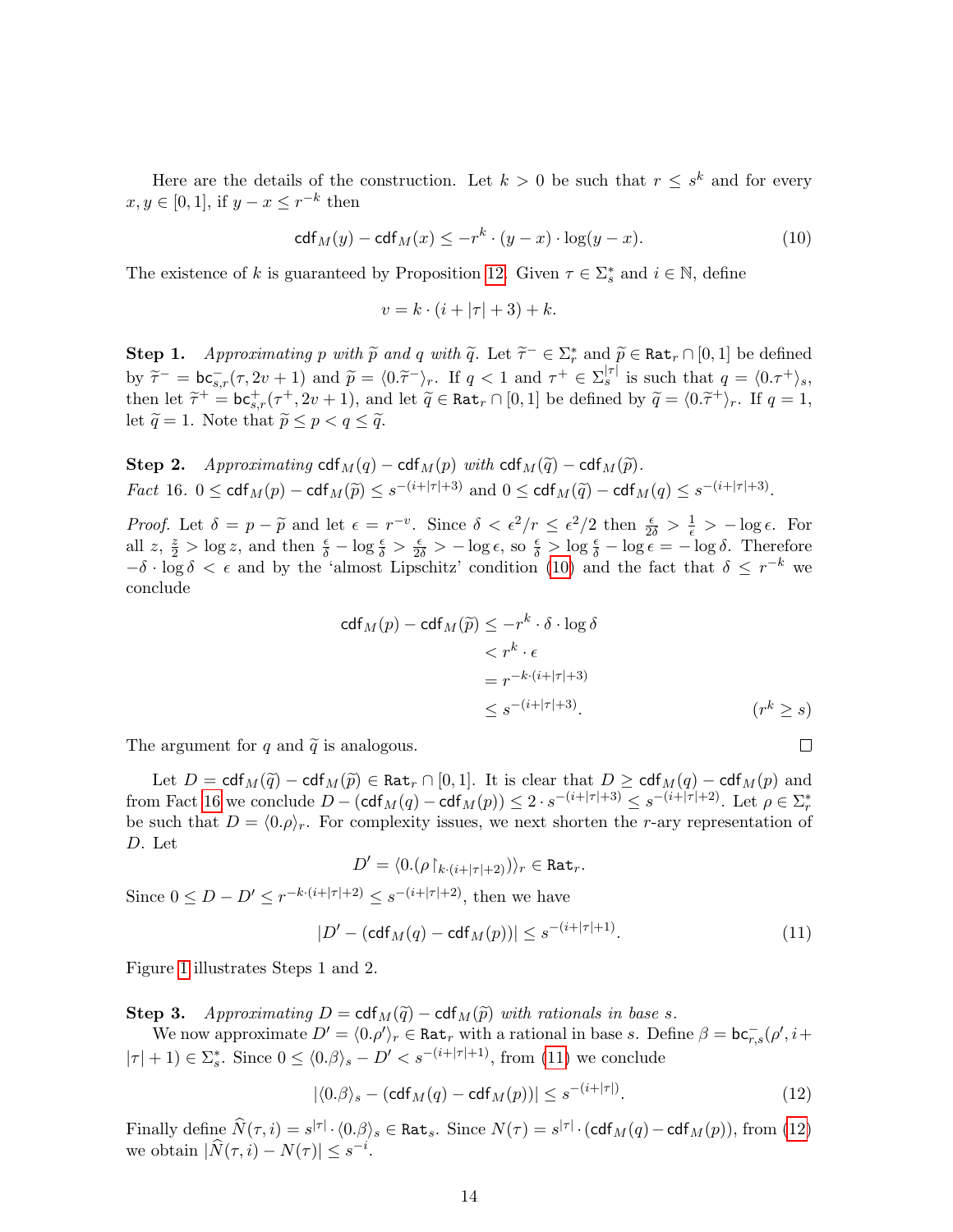<span id="page-14-1"></span>

For the complexity analysis, let  $n = |\tau| + i$ . The value of v can be obtained in time  $O(n)$ . By Theorem [8](#page-8-2) the values of  $\tilde{\tau}^-$  and  $\tilde{\tau}^+$  can be computed in time  $O(m^2)$ , where  $m = |\tau| + 2\nu + 1 \in O(n)$ , so  $\tilde{\tau}^-$  and  $\tilde{\tau}^+$  can be computed in time  $O(n^2)$ . Since the length of  $\tilde{\tau}^-$  and  $\tilde{\tau}^+$  are at most  $2\nu + 1 \in O(n)$ , then by Lamma 12 and the fact that  $t(O(n)) \in O(t(n))$ .  $\tilde{\tau}^-$  and  $\tilde{\tau}^+$  are at most  $2v+1 \in O(n)$ , then, by Lemma [13](#page-11-2) and the fact that  $t(O(n)) \in O(t(n))$ ,<br>the g ary representation of  $cd$ ,  $c/d\tilde{\tau}$  and  $cd$ ,  $c/d\tilde{\tau}$ ) are computed in time  $O(n, t(n))$ . the r-ary representation of  $\text{cdf}_{M}(\langle 0.\tilde{\tau}^{+}\rangle_{r})$  and  $\text{cdf}_{M}(\langle 0.\tilde{\tau}^{-}\rangle_{r})$  are computed in time  $O(n \cdot t(n))$ ,<br>the same as their difference  $D = \langle 0, \alpha \rangle$ . The computation of  $D' = \langle 0, \alpha' \rangle$ , san be done in the same as their difference  $D = \langle 0.\gamma \rangle_s$ . The computation of  $D' = \langle 0.\gamma' \rangle_s$  can be done in time  $O(n)$ , and since  $|\gamma'|$  is  $O(n)$ , the computation of  $\beta$  takes  $O(n^2)$  steps. In summary, step 1 can be done in time  $O(n)$ , step 2 in time  $O(n \cdot t(n))$  and step 3 in  $O(n^2)$ . Since  $t(n) \geq n$ , in total, the procedure takes time  $O(n \cdot t(n))$ .  $\Box$ 

This concludes the proof of Lemma [15](#page-12-0) and Theorem [14.](#page-11-0)

$$
\qquad \qquad \Box
$$

# <span id="page-14-0"></span>7 Polynomial time martingales and normality

In [\[22\]](#page-22-9) Schnorr showed that if  $Z \in \Sigma_2^{\omega}$  is  $n^2$ -random in base 2 then Z satisfies the law of large numbers. He concluded that  $n^2$ -randomness implies normality in base 2. We adapt in two ways Wang's version [\[27\]](#page-23-2) of Schnorr's proof that all  $n^2$ -random sequences in base 2 satisfy the law of large numbers. Firstly, we consider any base; secondly, we generalize it to the notion of normality.

<span id="page-14-2"></span>**Theorem 17.** If Z is  $n \cdot \log^2 n$ -random in base r then Z is normal in base r.

*Proof.* We suppose that Z is not normal in base r and we define an  $n \cdot \log^2 n$ -martingale L which succeeds on Z. In fact, we show that there is  $\beta > 1$  such that  $L(Z \restriction_n) > \beta^n$  for infinitely many n.

Recall the definition of  $\operatorname{occ}_{\sigma}(\tau)$  in [\(1\)](#page-0-0). Let  $c \in \Sigma_r$  and  $\alpha \in \Sigma_r^*$  such that  $\alpha^c c$  is a string of minimal length for which it is not the case that  $\lim_{n\to\infty} \operatorname{occ}_{\alpha} (Z \upharpoonright_n)/n = r^{-|\alpha|-1}$ . Define

$$
\mathrm{occ}_{\alpha\widehat{\phantom{\alpha}} \sigma}(\sigma) = \sum_{d\in\Sigma_r\backslash\{c\}} \mathrm{occ}_{\alpha\widehat{\phantom{\alpha}} d}(\sigma).
$$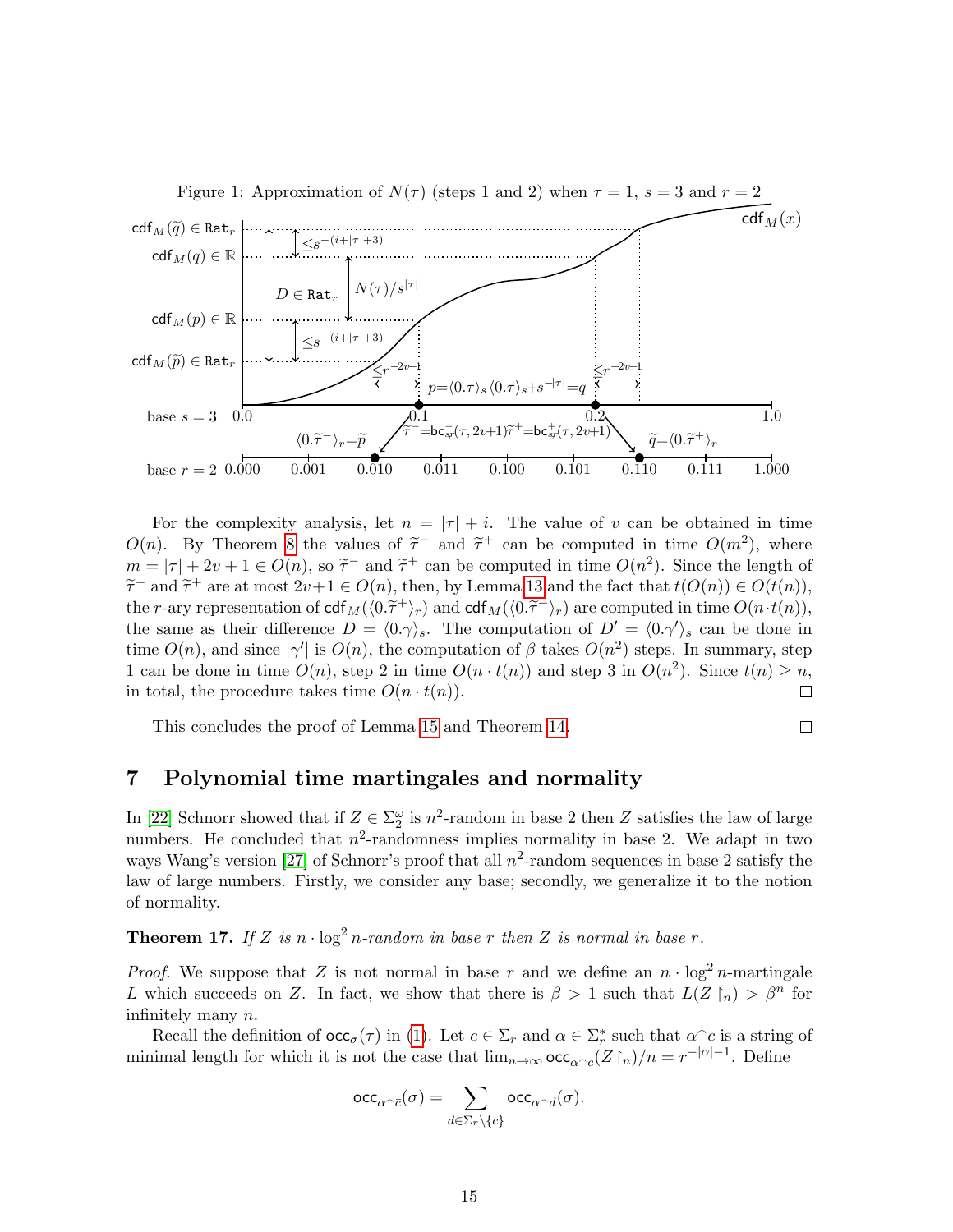By the choice of  $\alpha$ , there is  $\epsilon > 0$  such that one of the following is true:

<span id="page-15-0"></span>
$$
(\exists^{\infty} n) \qquad \frac{\mathrm{occ}_{\alpha^{\frown} c}(Z\restriction_n)}{n} > r^{-|\alpha|-1} + \epsilon \tag{13}
$$

$$
(\exists^{\infty} n) \qquad \frac{\mathrm{occ}_{\alpha^{\frown} c}(Z\restriction_n)}{n} < r^{-|\alpha|-1} - r\epsilon. \tag{14}
$$

Since  $\operatorname{occ}_{\alpha}(\sigma) \leq 1 + \sum_{b \in \Sigma_r} \operatorname{occ}_{\alpha \cap b}(\sigma) = 1 + \operatorname{occ}_{\alpha \cap c}(\sigma) + \operatorname{occ}_{\alpha \cap \bar{c}}(\sigma)$ , in case [\(14\)](#page-15-0) we have that there are infinitely many  $n$  such that

$$
\frac{\operatorname{occ}_{\alpha\cap\bar{c}}(Z\restriction_n)}{n} > \frac{\operatorname{occ}_{\alpha}(Z\restriction_n)-1}{n}-r^{-|\alpha|-1}+r\epsilon
$$

$$
= \frac{\operatorname{occ}_{\alpha}(Z\restriction_n)-1}{n}-r^{-|\alpha|}+(r-1)r^{-|\alpha|-1}+r\epsilon.
$$

By construction,  $\alpha^c c$  is of minimal length. Thus for almost all n we have

$$
\frac{\mathrm{occ}_\alpha(Z\!\upharpoonright_n)-1}{n}-r^{-|\alpha|}>-\epsilon,
$$

and so there are infinitely many n such that  $\operatorname{occ}_{\alpha \cap \bar{c}}(Z \upharpoonright_n)/n > (r-1) \cdot (r^{-|\alpha|-1} + \epsilon)$ . Suppose *n* is such that  $\operatorname{occ}_{\alpha \subset \bar{c}}(Z \upharpoonright_n) > n \cdot (r-1) \cdot (r^{-|\alpha|-1} + \epsilon)$ . Since  $\operatorname{occ}_{\alpha \subset \bar{c}}(Z \upharpoonright_n)$  is a sum of  $r-1$ terms, one of them must be greater than  $n \cdot (r^{-|\alpha|-1} + \epsilon)$ . Thus there exists  $d \in \Sigma_r \setminus \{c\}$ such that for infinitely many n we have  $\operatorname{occ}_{\alpha \cap d}(Z \upharpoonright_n)/n > r^{-|\alpha|-1} + \epsilon$ . Hence without loss of generality we may assume that [\(13\)](#page-15-0) holds.

Let  $\delta$  be so that  $\delta/(r-1) \in \mathtt{Rat}_r^{\geq 0}$  and

<span id="page-15-2"></span>
$$
\limsup_{n} \frac{\mathrm{occ}_{\alpha \frown c}(Z\upharpoonright_{n})}{n} \quad > \quad \frac{1+\delta}{r^{|\alpha|+1}}.\tag{15}
$$

Let  $p = 1 + \delta$  and  $q = 1 - \frac{\delta}{r-1}$ . Note that  $p, q \in \text{Rat}_{\overline{r}}^{\geq 0}$ . Define  $L : \Sigma_r^* \to \text{Rat}_{\overline{r}}^{\geq 0}$  as follows:  $L(Y) = 1$ 

$$
L(\lambda) = 1
$$
  
\n
$$
L(\sigma^{\wedge}b) = \begin{cases} L(\sigma) & \text{if } \alpha \text{ is not a suffix of } \sigma \\ p \cdot L(\sigma) & \text{if } \alpha \text{ is a suffix of } \sigma, \text{ and } b = c \\ q \cdot L(\sigma) & \text{if } \alpha \text{ is a suffix of } \sigma, \text{ and } b \neq c \end{cases}
$$

It is clear that for all  $\sigma \in \Sigma_r^*$ , we have

<span id="page-15-1"></span>
$$
L(\sigma) = p^{\text{occ}_{\alpha} \frown c}(\sigma) \cdot q^{\text{occ}_{\alpha} \frown \bar{c}}(\sigma). \tag{16}
$$

*Fact* 18. *L* is a Rat<sup> $\geq 0$ </sup>-valued martingale in base *r*.

*Proof.* By the choice of  $\delta$  it is clear that L is  $\text{Rat}_{r}^{\geq 0}$ -valued. Clearly, if  $\alpha$  is not a suffix of  $\sigma$ , then  $\sum_{i\in\Sigma_r} L(\sigma i) = \sum_{i\in\Sigma_r} L(\sigma) = r \cdot L(\sigma)$ . Suppose that  $\alpha$  is a suffix of  $\sigma$ , then

$$
\sum_{i \in \Sigma_r} L(\sigma^{\cap} i) = (1 + \delta) \cdot L(\sigma) + \sum_{j \in \Sigma_r \setminus \{c\}} (1 - \frac{\delta}{r - 1}) \cdot L(\sigma)
$$

$$
= (1 + \delta) \cdot L(\sigma) + (r - 1 - \delta) \cdot L(\sigma)
$$

$$
= r \cdot L(\sigma).
$$

This shows that  $L$  is a martingale in base  $r$ .

 $\Box$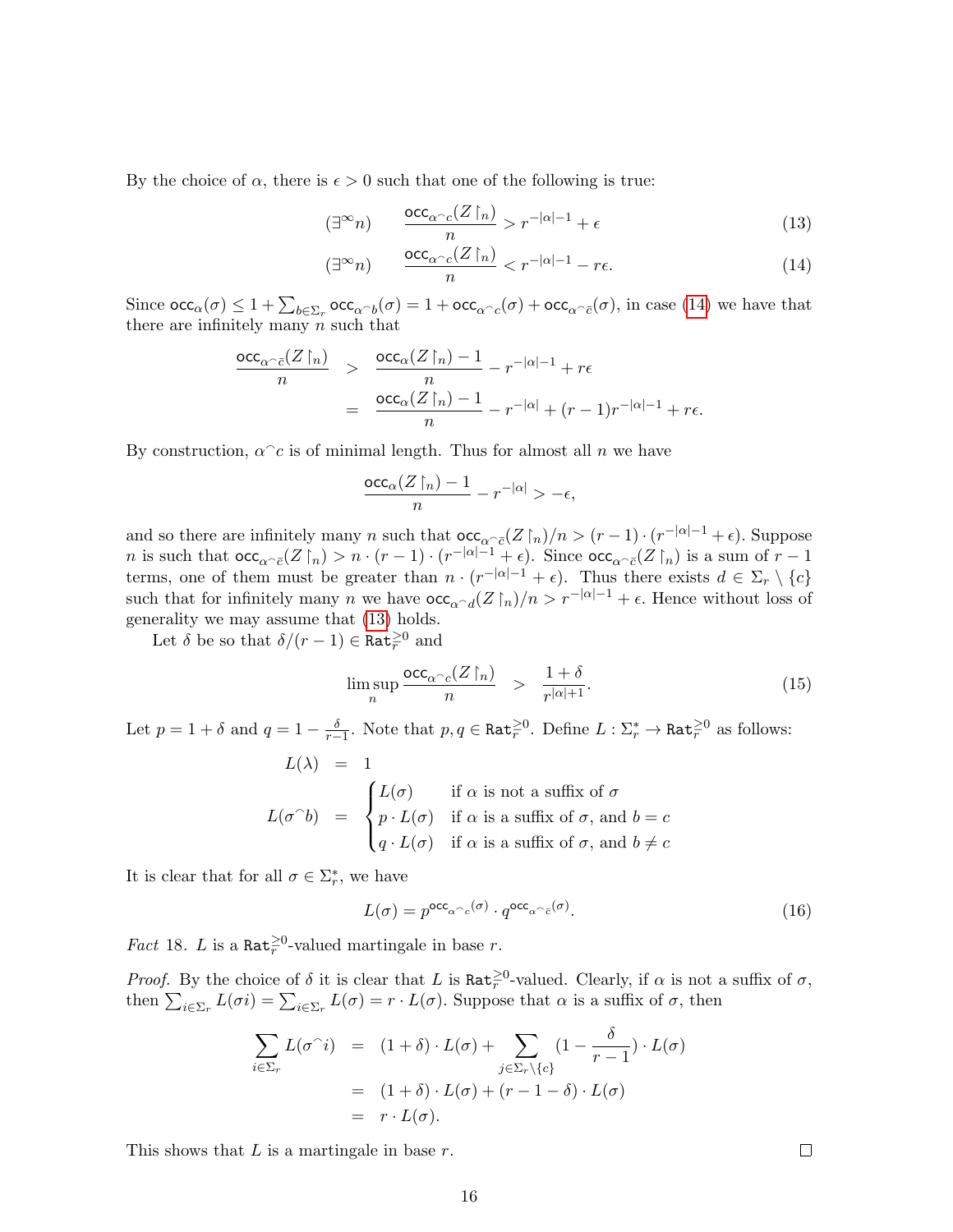*Fact* 19. *L* is computable in time  $O(n \cdot \log^2 n)$ .

*Proof.* In [\(16\)](#page-15-1), both p and q are fixed rationals in base r and  $\alpha$  is a fixed string in  $\Sigma_r^*$ . Given  $\sigma \in \Sigma_r^n$ , it is clear that  $L(\sigma)$  can be represented with  $O(n)$  many symbols of  $\Sigma_r$ . Given  $\sigma$ , one can calculate the unary representation of  $\operatorname{occ}_{\alpha c}(\sigma)$  and  $\operatorname{occ}_{\alpha \bar{c}}(\sigma)$  in linear time. For a fixed rational x, the method of exponentiation by repeated squaring computes  $x^m$  with a loop that is carried out  $O(\log m)$  times, as follows:

$$
x^{m} = \begin{cases} (x^{2})^{\frac{m}{2}} & \text{if } m \text{ is even} \\ x \cdot (x^{2})^{\frac{m-1}{2}} & \text{if } m \text{ is odd} \end{cases}
$$

In the i-th iteration, the algorithm performs a fixed number of multiplications and additions of rationals of size  $O(m/2^i)$ . Hence the cost of the *i*-th operation is  $O(m/2^i \cdot \log^2(m/2^i)) \le$  $O(m/2^i \cdot \log^2 m)$ . In total, the time needed to compute  $x^m$  is

$$
\sum_{i \le O(\log m)} O(m/2^i \cdot \log^2 m) \le O(m \cdot \log^2 m).
$$

Finally, the multiplication of  $p^{\text{occ}} \alpha c^{(\sigma)}$  with  $q^{\text{occ}} \alpha c^{(\sigma)}$  takes time  $O(n \cdot \log^2 n)$ . In total we compute  $L(\sigma)$  in time  $O(n \cdot \log^2 n)$ . П

Fact 20. L succeeds on Z.

*Proof.* Since  $\operatorname{occ}_{\alpha \subset \bar{c}}(\sigma) \le \operatorname{occ}_{\alpha}(\sigma) - \operatorname{occ}_{\alpha \subset c}(\sigma)$  and log q is negative, from [\(16\)](#page-15-1) we have

$$
\begin{array}{lcl}\n\log \ L(Z \restriction_n) & \geq & \mathsf{occ}_{\alpha \cap c}(Z \restriction_n) \cdot \log \ p + \left[ \mathsf{occ}_{\alpha}(Z \restriction_n) - \mathsf{occ}_{\alpha \cap c}(Z \restriction_n) \right] \cdot \log \ q \\
& = & \mathsf{occ}_{\alpha}(Z \restriction_n) \cdot \log \ q + \mathsf{occ}_{\alpha \cap c}(Z \restriction_n) \cdot (\log \ p - \log \ q).\n\end{array}
$$

By taking the lim sup we obtain

$$
\limsup_{n} \frac{\log L(Z \restriction_n)}{n} \ge \limsup_{n} \frac{\operatorname{occ}_{\alpha}(Z \restriction_n)}{n} \cdot \log q + \frac{\operatorname{occ}_{\alpha \cap c}(Z \restriction_n)}{n} \cdot (\log p - \log q)
$$
\n
$$
= \frac{\log q}{r^{|\alpha|}} + (\log p - \log q) \cdot \limsup_{n} \frac{\operatorname{occ}_{\alpha \cap c}(Z \restriction_n)}{n}
$$
\n
$$
> \frac{\log q}{r^{|\alpha|}} + (\log p - \log q) \cdot \frac{1+\delta}{r^{|\alpha|+1}} \qquad \text{(by the choice of } \delta (15))
$$
\n
$$
= \frac{1}{r^{|\alpha|+1}} \cdot ((1+\delta) \cdot \log(1+\delta) + (r-\delta-1) \cdot \log(1-\frac{\delta}{r-1}))
$$
\n
$$
= \ell,
$$

where the first equality (second line) comes from the minimality of  $\alpha^c c$ .

It can be shown that for any  $\epsilon \in (0,1)$  and any  $x \geq 1$  we have

$$
(1+\epsilon)\cdot \log(1+\epsilon) + (x-\epsilon)\cdot \log(1-\epsilon/x) > 0.
$$

Taking  $\epsilon = \delta$  and  $x = r - 1$  we conclude  $\ell > 0$ , and this means that there exist infinitely many *n* such that log  $L(Z \restriction_n)/n > \ell$ , that is  $L(Z \restriction_n) > 2^{\ell \cdot n}$ .  $\Box$ 

This completes the proof of Theorem [17.](#page-14-2)

 $\Box$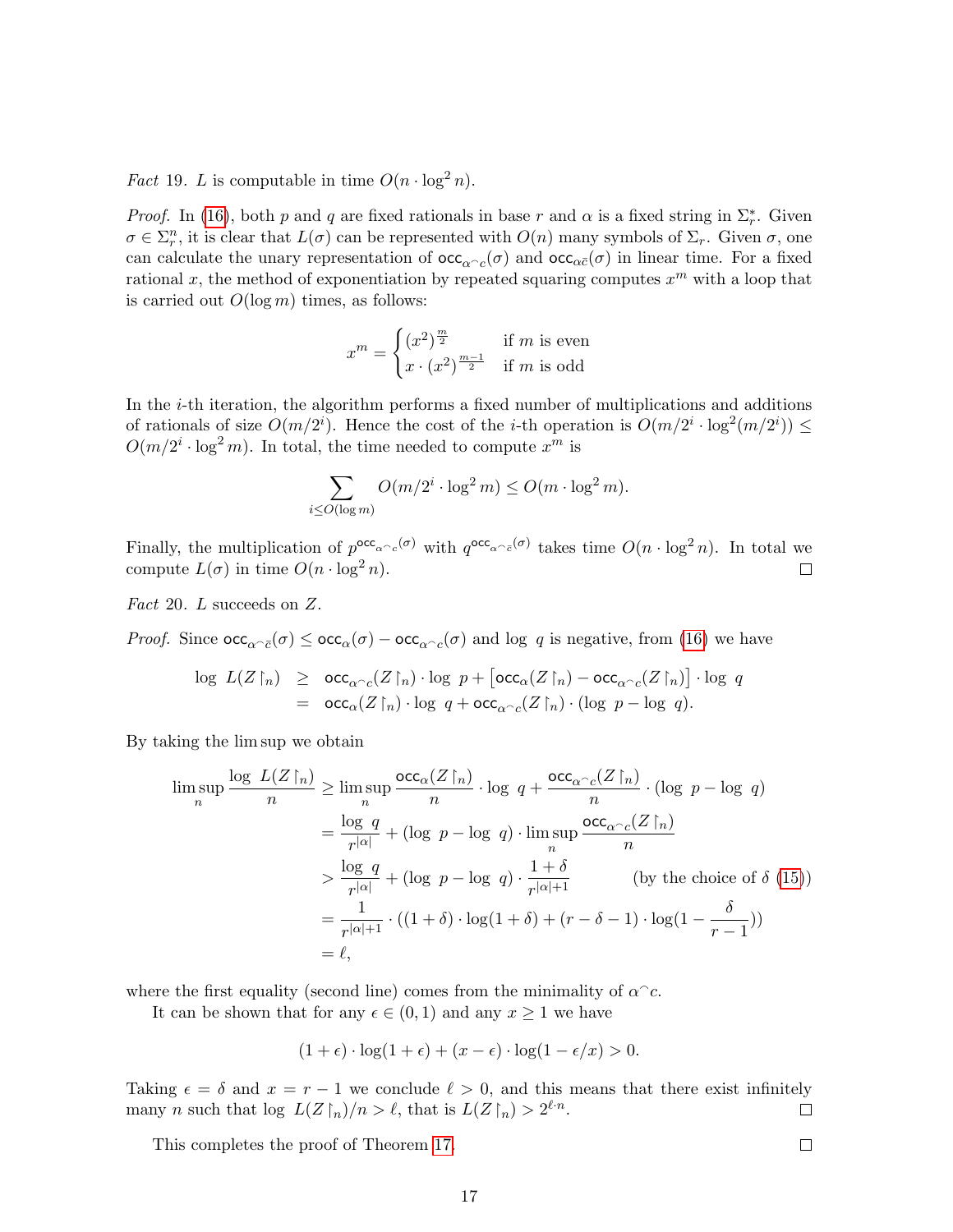By combining Theorem [17](#page-14-2) with Lemma [6](#page-6-1) we conclude that if  $Z \in \Sigma_r^{\omega}$  is not normal in base r then there is an  $n^2 \cdot \log^2 n$ -martingale with the savings property which succeeds on Z. We can actually show:

<span id="page-17-0"></span>**Proposition 21.** If  $Z \in \Sigma_r^{\omega}$  is not normal in base r then there is an  $n^2$ -martingale in base r with the savings property that succeeds on Z.

Proof. We combine the ideas from the proof of Theorem [17](#page-14-2) with the proof of Lemma [6.](#page-6-1) Suppose  $Z \in \Sigma_r^{\omega}$  is not normal in base r and define L,  $\alpha$ , p, q and c as in the proof of Theorem [17.](#page-14-2) The function  $\widetilde{L}: \Sigma_r^+ \to \mathtt{Rat}_r^{\geq 0}$  defined by

$$
\widetilde{L}(\sigma^{\widehat{\ }}b) = \begin{cases}\n1 & \text{if } \alpha \text{ is not a suffix of } \sigma \\
p & \text{if } \alpha \text{ is a suffix of } \sigma \text{, and } b = c \\
q & \text{if } \alpha \text{ is a suffix of } \sigma \text{, and } b \neq c\n\end{cases}
$$

is computable in linear time because  $\alpha \in \sum_{r}^{*}$  is fixed. Note that  $\widetilde{L}(\sigma \cap b) = L(\sigma \cap b)/L(\sigma)$ .

Let  $E, G$  and  $M$  be as in the proof of Lemma [6.](#page-6-1) Using  $L$  we can rewrite its definitions:

$$
E(\emptyset) = L(\emptyset) = 1 \quad E(\sigma \cap b) = \begin{cases} \frac{\widetilde{L}(\sigma \cap b)}{r} \cdot E(\sigma) & \text{if } E(\sigma) > \frac{r}{\widetilde{L}(\sigma \cap b)} \\ \widetilde{L}(\sigma \cap b) \cdot E(\sigma) & \text{otherwise} \end{cases}
$$

$$
G(\emptyset) = 0 \qquad G(\sigma \cap b) = \begin{cases} G(\sigma) + \frac{(r-1) \cdot \widetilde{L}(\sigma \cap b)}{r} \cdot E(\sigma) & \text{if } E(\sigma) > \frac{r}{\widetilde{L}(\sigma \cap b)} \\ G(\sigma) & \text{otherwise} \end{cases}
$$

Since r is constant, by the definition of  $\tilde{L}$ , we have that  $\tilde{L}(\sigma^{\frown}b)/r$ ,  $r/\tilde{L}(\sigma^{\frown}b)$  and  $(r-1) \cdot \tilde{L}(\sigma^{\frown}b)/r$ .  $\widetilde{L}(\sigma \circ b)/r$  are constant values (i.e. they do not depend on  $\sigma$ ). Then the comparison  $E(\sigma) >$  $r/\widetilde{L}(\sigma \cap b)$  can be done in linear time. Thus, one can compute E and G, and so M, in quadratic time. By Lemma [6,](#page-6-1) M succeeds on all the sequences that  $L$  does, and then M succeeds on Z.  $\Box$ 

It follows from Hitchcock and Mayordomo [\[14,](#page-22-15) Corollary 3.3] that any polynomial time random is absolutely normal. We show that  $n^4$ -randomness suffices:

<span id="page-17-1"></span>**Corollary 22.** Suppose  $Z \in \Sigma_r^{\omega}$  is such that no  $n^3$ -supermartingale in base r succeeds on Z. Then  $z = \langle 0.Z \rangle_r$  is absolutely normal. In particular, if Z is n<sup>4</sup>-random in base r then z is absolutely normal.

Work in preparation of Lutz and Mayordomo [\[15\]](#page-22-3) shows that in fact the result can be improved to  $n^2$ -randomness.

*Proof.* By contradiction, suppose that the real  $z = \langle 0,Z \rangle_r$  is not absolutely normal. Then there is a base s and  $Y \in \Sigma_s^{\omega}$  such that  $z = \langle 0, Y \rangle_s$  and Y is not normal in base s. By Proposition [21](#page-17-0) there is an  $n^2$ -martingale M in base s with the savings property that succeeds on Y. By Lemma [15,](#page-12-0) there is a martingale in base r with an  $n^3$ -computable approximation which succeeds on Z. By Lemma [3](#page-4-1) there is an  $n^3$ -supermartingale in base r which also succeeds on Z. This establishes the first statement of the theorem. The second one follows from Lemma [4.](#page-4-2)  $\Box$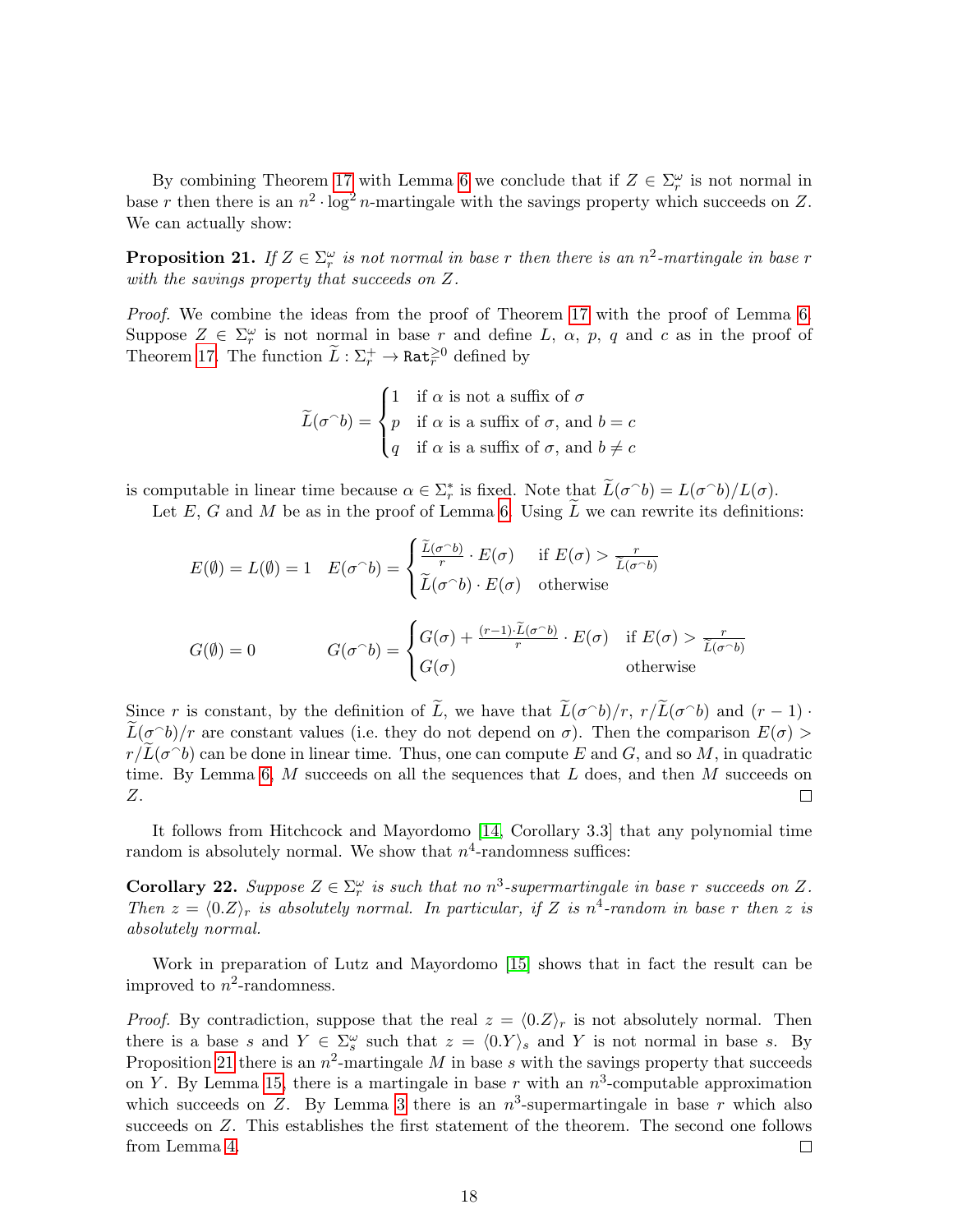# 8 An absolutely normal number in polynomial time

In the following result we improve the time bound of [\[3,](#page-21-4) Theorem 2.3].

<span id="page-18-2"></span>**Proposition 23.** There is  $Z \in \Sigma_r^{\omega}$  computable in time  $O(n^{k+2} \cdot \log^3 n)$  such that no  $n^k$ -supermartingale in base r succeeds on Z. In particular Z is  $n^k$ -random.

*Proof.* Fix a time constructible nondecreasing and unbounded function  $h$ , suppose t is time constructible, and let  $p(x) = x \cdot \log x$ . We actually construct a sequence  $Z \in \Sigma_r^{\omega}$  which is computable in time  $O(n^2 \cdot \log n \cdot p(h(|\lceil \log n \rceil|) \cdot t(n)))$ , and such that no  $t(n)$ -supermartingale succeeds on Z. The statement of the proposition follows by taking  $t(n) = n^k$  and  $h(n) = n$ .

We first give an effective enumeration  $(G_i)_{i\in\mathbb{N}}$  of all  $t(n)$ -supermartingales in base r with initial capital 1 and bound the time complexity of this enumeration. Take an enumeration of all Turing machines defined over the alphabet  $\Sigma_r$ , and define  $\Phi_i$  as the function partially computable by the *i*-th Turing machine of such enumeration. We may view  $\Phi_i$  as a partial function  $\Sigma_r^* \to \mathtt{Rat}_r^{\geq 0}$ .

Let

$$
\widetilde{\Phi}_i(\sigma) = \begin{cases} \Phi_i(\sigma)[h(|i|) \cdot t(|\sigma|)] & \text{if } \Phi_i(\sigma)[h(|i|) \cdot t(|\sigma|)] \downarrow \\ 0 & \text{otherwise} \end{cases}
$$

Define  $G : \mathbb{N} \times \Sigma_r^* \to \mathtt{Rat}_r^{\geq 0}$  as follows:

$$
G(i, \sigma) = \begin{cases} 1 & \text{if } \sigma = \emptyset \\ \widetilde{\Phi}_i(\sigma) & \text{if } \sigma = \tau^\frown b \text{ for } b \in \Sigma_r \text{, and } \sum_{j \in \Sigma_r} \widetilde{\Phi}_i(\tau^\frown j) \le r \cdot G(i, \tau) \\ 0 & \text{otherwise} \end{cases}
$$

Let  $G_i(\sigma) = G(i, \sigma)$ . It can be shown that for all i,  $G_i$  is a  $\text{Rat}_{r}^{\geq}$ -valued supermartingale in base r with  $G_i(\emptyset) = 1$ .

<span id="page-18-0"></span>*Fact* 24.  $G(i, \sigma)$  is computed in time  $O(|\sigma| \cdot p(h(|i|) \cdot t(|\sigma|))).$ 

*Proof.* Let  $|\sigma| = n$  and  $|i| = m$ . Since h and t are time constructible, one can compute  $h(m)$ in time  $O(h(m))$  and  $t(n)$  in time  $O(t(n))$ . Then the multiplication  $h(m) \cdot t(n)$  can be done in time  $O(|h(m)| \cdot |t(n)|)$ . The simulation of  $\Phi_i(\sigma)$  takes time  $O(p(h(m) \cdot t(n)))$  and then  $G(i, \sigma)$  is computed in time  $O(n \cdot p(h(m) \cdot t(n)))$ . is computed in time  $O(n \cdot p(h(m) \cdot t(n)))$ .

<span id="page-18-1"></span>*Fact* 25. Suppose F is a  $t(n)$ -supermartingale such that  $F(\emptyset) = 1$ . Then there is e such that  $F = G_e$ .

*Proof.* Suppose  $d > 0$  such that for all  $\sigma \in \Sigma_r$ , the computation of  $F(\sigma)$  halts in at most  $d \cdot t(|\sigma|)$  many steps. We can choose e with  $F(\sigma) = \Phi_e(\sigma)$  for all  $\sigma$  with time bound  $d \cdot t(|\sigma|)$ , and  $d < h(|e|)$ . Then  $\Phi_e = \Phi_e = G_e$ .  $\Box$ 

Let  $(n_i)_{i\in\mathbb{N}}$  be a strictly increasing computable sequence of natural numbers such that  $n_i > i$ . Define  $\widehat{G}_i : \Sigma_r^* \to \mathbb{R}^{\geq 0}$  by

$$
\widehat{G}_i(\sigma) = \begin{cases} r^{-i} - r^{-(i+1)} & \text{if } |\sigma| \le n_i \\ r^{-2 \cdot n_i} \cdot G_i(\sigma) & \text{otherwise} \end{cases}
$$

*Fact* 26.  $G_i$  is a supermartingale in base r.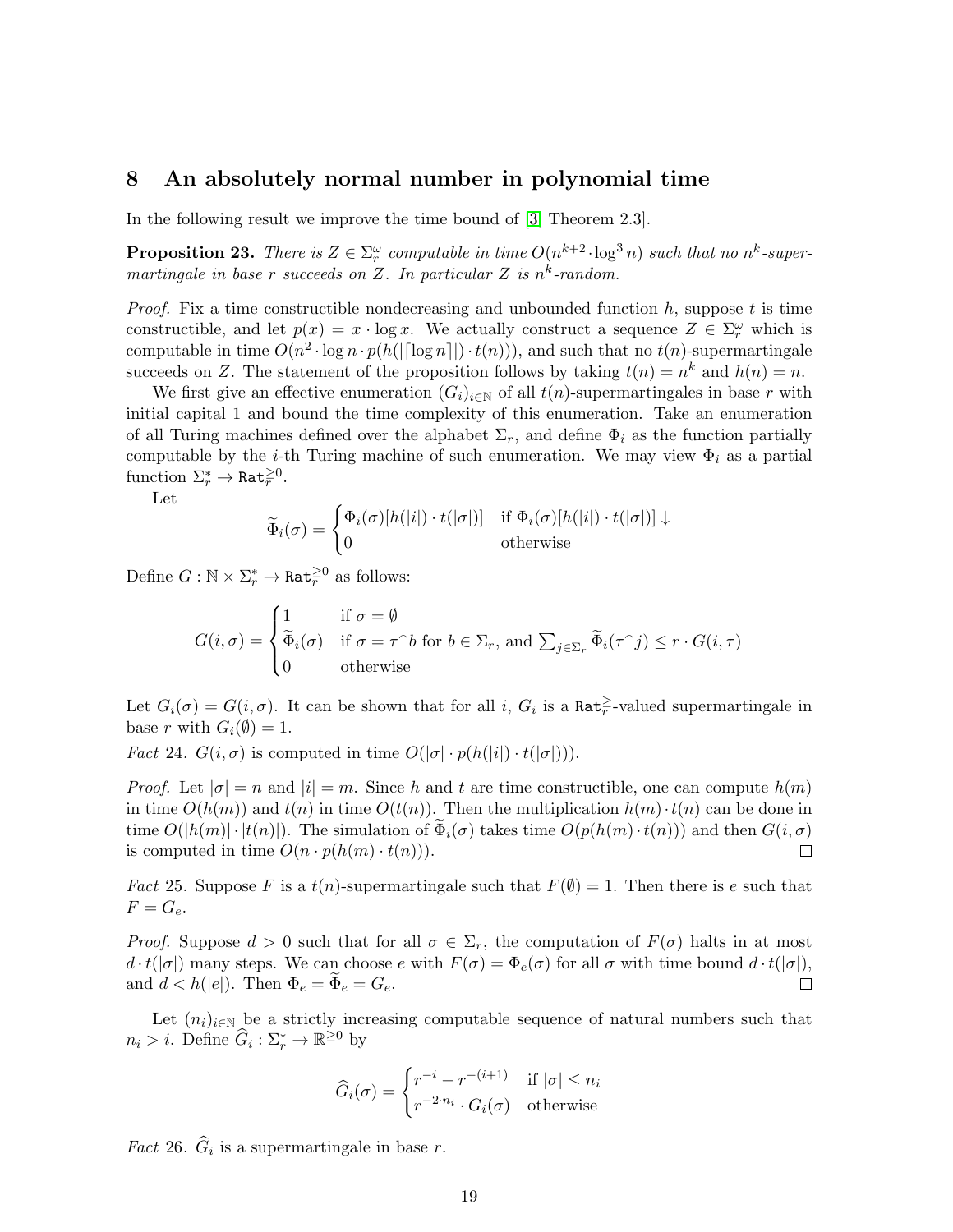<span id="page-19-1"></span>

| <b>Algorithm 3:</b> Leftmost non-ascending path given by $H$                    |
|---------------------------------------------------------------------------------|
| input : $n \in \mathbb{N}$                                                      |
| output: $\zeta_n \in \Sigma_r^n$                                                |
| $\zeta_n := \emptyset$                                                          |
| for $i = 1$ to n do                                                             |
| Find least $b \in \Sigma_r$ such that $H(\zeta_n) \geq H(\zeta_n{}^{\frown} b)$ |
| $\lfloor \zeta_n := \zeta_n^\frown b$                                           |

*Proof.* We verify that  $\sum_{b \in \Sigma_r} \widehat{G}_i(\sigma^b) \le r \cdot \widehat{G}_i(\sigma)$ . The only non-trivial case is when  $|\sigma| = n_i$ :

$$
\sum_{b \in \Sigma_r} \hat{G}_i(\sigma^b) = \sum_{b \in \Sigma_r} r^{-2 \cdot n_i} \cdot G_i(\sigma^b)
$$
\n
$$
\leq r^{-2 \cdot n_i + 1} \cdot G_i(\sigma)
$$
\n
$$
\leq r \cdot r^{-n_i}
$$
\n
$$
\leq r \cdot r^{-n_i}
$$
\n
$$
\leq r \cdot r^{-i}/2
$$
\n
$$
\leq r \cdot (r^{-i} - r^{-(i+1)})
$$
\n
$$
= r \cdot \hat{G}_i(\sigma).
$$
\n(def. of  $\hat{G}$ )\n(def. of  $\hat{G}$ )

 $\Box$ 

For any  $\sigma \in \Sigma_r^*$ , let

$$
H(\sigma) = \sum_i \widehat{G}_i(\sigma).
$$

Note that if  $|\sigma| \leq n_0$  then  $H(\sigma) = 1$ , and if  $n_j < |\sigma| \leq n_{j+1}$  then

<span id="page-19-0"></span>
$$
H(\sigma) = r^{-(j+1)} + \sum_{i \le j} r^{-2 \cdot n_i} \cdot G_i(\sigma).
$$
 (17)

It is clear that H is a supermartingale, and by [\(17\)](#page-19-0), it is  $\text{Rat}_r^{\geq 0}$ -valued. From now on, let us fix  $n_i = r^i$ .

<span id="page-19-2"></span>*Fact* 27. If  $\sigma \in \Sigma_r^n$  then  $H(\sigma)$  is computable in time  $O(n \cdot \log n \cdot p(h(|\lceil \log n \rceil|) \cdot t(n))).$ 

*Proof.* Suppose  $n_j < |\sigma| \leq n_{j+1}$ . Observe that  $j \leq \log n$ . By Fact [24,](#page-18-0) for each  $i \leq j$ , the value  $v = G_i(\sigma)$  can be obtained in time  $O(n \cdot p(h(|j|) \cdot t(n)))$  Computing the value of  $n_i$  in unary (which takes time  $O(n \cdot \log n)$ ) allows us to compute the value of  $r^{-2 \cdot n_i} \cdot v$  with  $O(n)$ many shift operations on v. The sum in [\(17\)](#page-19-0) has  $j+1 \leq 1 + \log n$  many terms, so in total we need  $O(n \cdot \log n \cdot p(h(|\lceil \log n \rceil|) \cdot t(n))).$  $\Box$ 

By [\(17\)](#page-19-0), and Fact [25,](#page-18-1) if F is a  $t(n)$ -supermartingale in base r then there are  $c, d > 0$ such that  $c + d \cdot F \leq H$ . So if  $Z \in \Sigma_r^{\omega}$  is such that  $\limsup_n H(Z \restriction_n) < \infty$  then no  $t(n)$ . supermartingale in base r succeeds on Z. In particular, Z is  $t(n)$ -random. One can define Z as the leftmost non-ascending path given by  $H$ , i.e., given n define let  $\zeta_n$  be the output Algorithm [3](#page-19-1) with input n, and define  $Z = \bigcap_n [\zeta_n]$ . The complexity of Algorithm [3](#page-19-1) on input n is measured in n. By Fact [27](#page-19-2) the time needed to compute  $Z \upharpoonright_n$  is  $O(n^2 \cdot \log n \cdot p(h(||\log n||) \cdot t(n)))$ .  $\Box$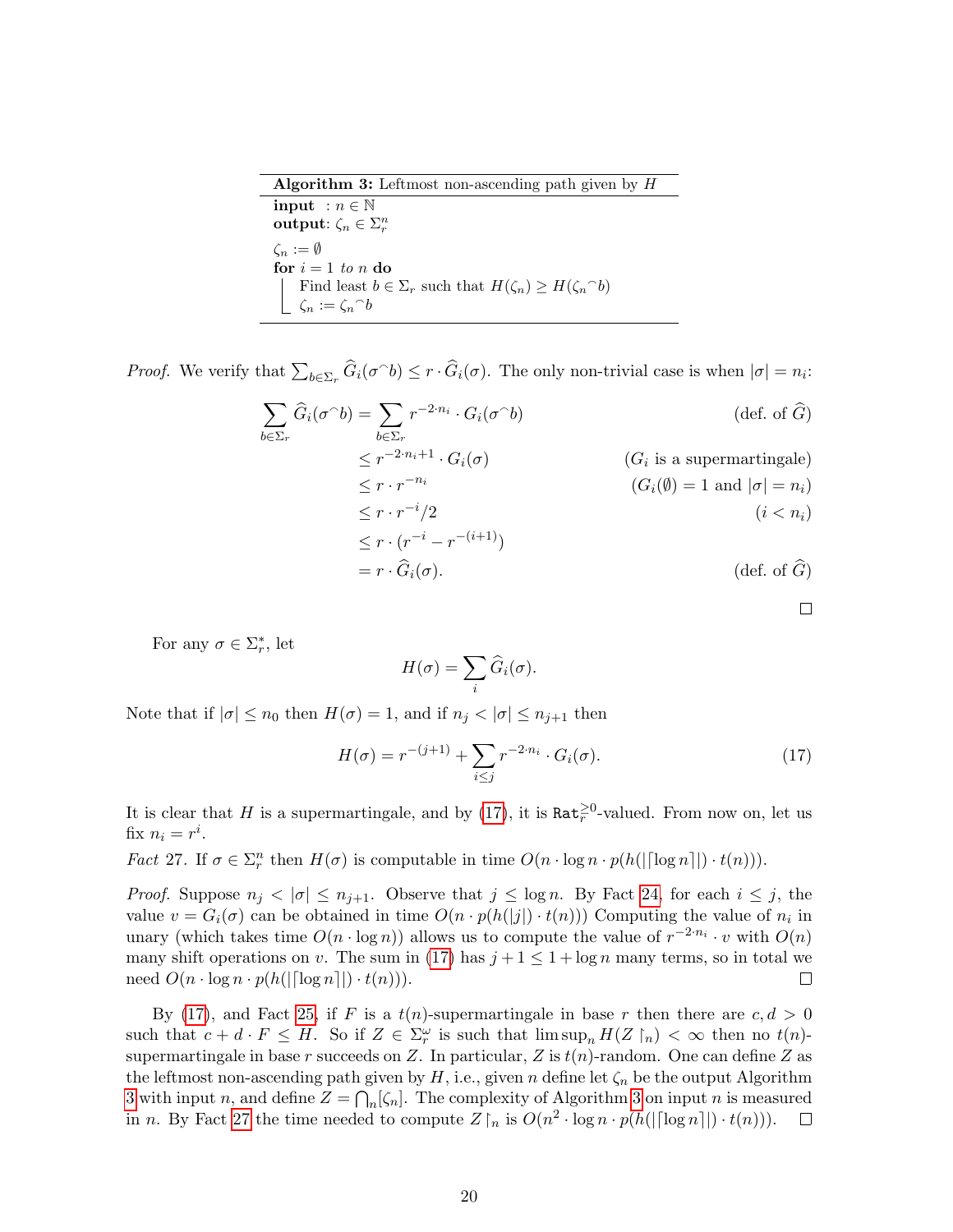**Corollary 28.** There is  $Z \in \Sigma_r^{\omega}$  which is computable in time  $O(n^5 \cdot \log^3 n)$  such that  $\langle 0.Z \rangle_r$ is absolutely normal.

*Proof.* By Proposition [23,](#page-18-2) there is  $Z \in \Sigma_r^{\omega}$  which is computable in time  $O(n^5 \cdot \log^3 n)$  for which no  $n^3$ -supermartingale in base r succeeds on. By Corollary [22,](#page-17-1)  $\langle 0,Z \rangle_r$  is absolutely normal.  $\Box$ 

# 9 Open questions

For many of our results it may be possible to improve time bounds. For instance, in Theorem [8](#page-8-2) we showed a method for approximating rationals in a given base with rationals in another.

Question 29. Is it possible to compute  $bc_{s,r}^-(\sigma)$  in less than quadratic time?

In Theorem [14](#page-11-0) we proved that polynomial time randomness is base invariant. In fact, we showed that  $n^{k+3}$ -randomness in a given base implies  $n^k$ -randomness in another base.

**Question 30.** Is it possible to lower the '+3', or even show that  $n^k$ -randomness is base invariant (for large enough  $k$ )?

Any improvement in this direction would be transferred to the complexity of the construction of an  $n^k$ -random sequence, and, in particular, to the complexity of computing an absolutely normal number.

In Theorem [17](#page-14-2) we showed that  $n \cdot \log^2 n$ -randomness in base r implies normality in base r. As we explained in the proof of this result, one can 'count' the number of occurrences of a block of symbols in a given string in linear time.

Question 31. Does linear-randomness in base r imply the law of large numbers in base r, or even normality in base r?

A sequence  $(y_i)_{i\in\mathbb{N}}$  of reals in [0, 1] is uniformly distributed if for each interval  $[u, v] \subseteq [0, 1]$ , the proportion of  $i < N$  with  $y_i \in [u, v]$  tends to  $v - u$  as  $N \to \infty$ . More formally,

$$
\lim_{N \to \infty} \frac{|\{i < N \mid y_i \in [u, v]\}|}{N} = v - u.
$$

For a real x let frac(x) denote the fractional part  $x - |x|$ .

**Definition 32.** Let r be any rational number greater than one. We say that  $x \in [0,1]$  is normal in base r if the sequence  $(\text{frac}(x \cdot r^n))_{n \in \mathbb{N}}$  is uniformly distributed in [0, 1].

For every r the set of reals which are normal in base r has measure 1. Observe that this definition applies to *reals* in  $[0, 1]$ , while the definition of normality given on page [2](#page-0-0) (the one used along this work) applies to *sequences* of symbols in  $\Sigma_r$ . It is not hard to see that for any integer  $r > 1$ , and any  $X \in \Sigma_r^{\omega}$ ,  $\langle 0.X \rangle_r$  is normal in base r iff X is normal in base r. Hence a real x is absolutely normal if it is normal in all integer bases  $> 1$ . Let us say x is rationally *normal* if it is normal in all rational bases  $> 1$ .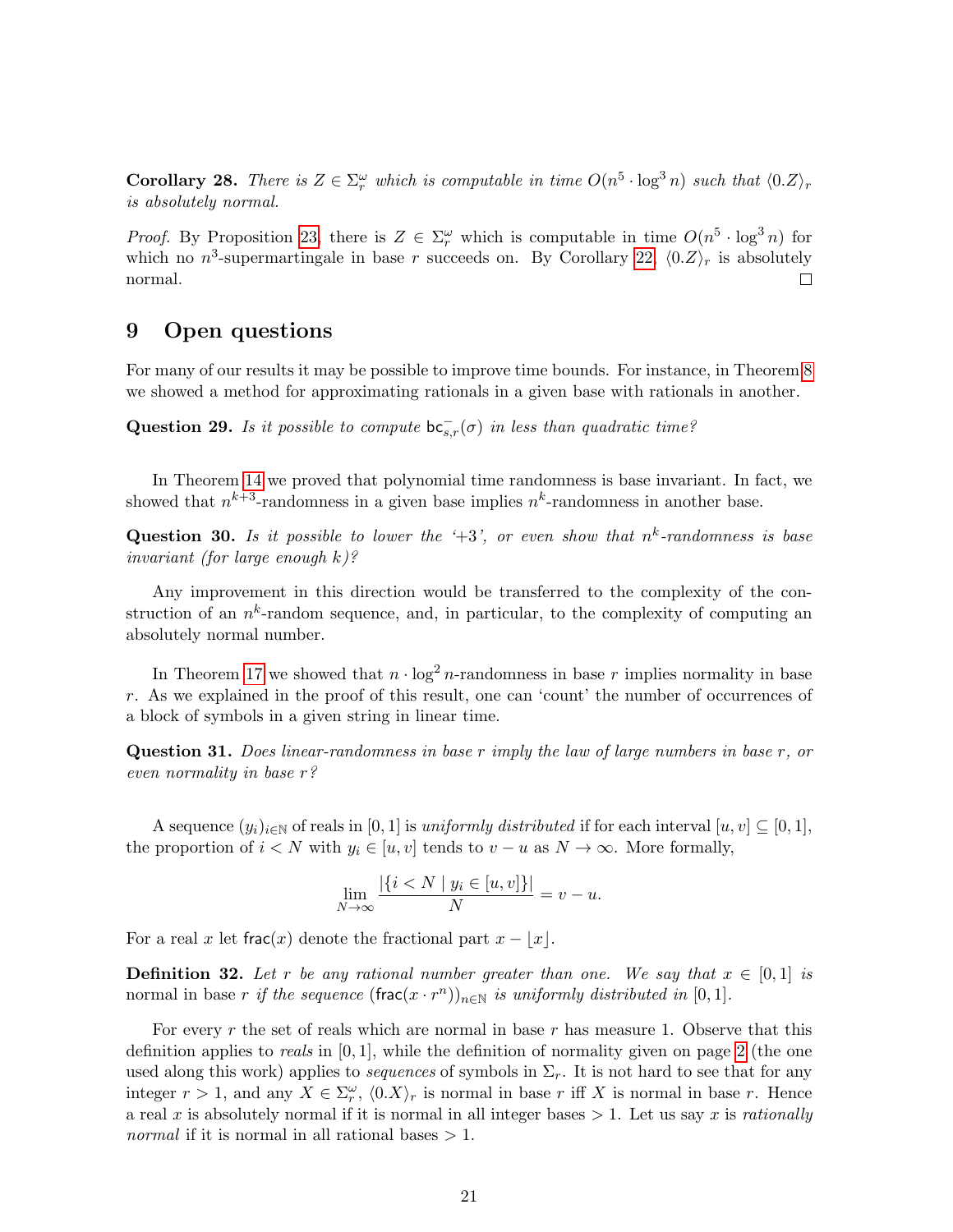In the following we discuss the fact that rational normality is stronger than absolute normality, even though it still has measure 1. This is a special case of a result by Brown, Moran and Pearce [\[9,](#page-22-16) Theorem 2]. Sets  $A, B \subseteq (1, \infty)$  are called *multiplicatively independent* (m.i.) if there are no  $a \in A, b \in B, r, s \in \mathbb{N}$  such that  $a^r = b^s$ . For instance,  $A = \mathbb{N} \setminus \{0, 1\}$  and  $B = \{3/2\}$  are m.i. The result of Brown et al. says that given m.i. sets of algebraic numbers, every real is the sum of four numbers that are normal for all bases in A, but none in B. In particular, there are uncountably many reals that are absolutely normal, but not normal for the base 3/2.

By our result that polynomial time randomness is base invariant (Theorem [14\)](#page-11-0), it makes sense to talk about polynomial time reals in [0, 1]: a real  $x \in [0, 1]$  is polynomial time random if whenever  $x = \langle 0.X \rangle_r$  for some integer  $r > 1$ , we have that X is polynomial time random in base r.

In Corollary [22](#page-17-1) we showed that every polynomial time random real is absolutely normal. An affirmative answer to the following would extend this result.

#### Question 33. Is every polynomial time random real rationally normal?

**Acknowledgements.** We thank Verónica Becher, Pablo Heiber, Jack Lutz, Elvira Mayordomo and Theodore A. Slaman. We also thank the referee for careful reading and mindful suggestions. This research was partially carried out while the authors participated in the Buenos Aires Semester in Computability, Complexity and Randomness, 2013. Nies was supported by the Marsden fund of New Zealand. Figueira was supported by UBA (UBACyT 20020110100025) and ANPCyT (PICT-2011-0365).

### References

- <span id="page-21-5"></span>[1] Klaus Ambos-Spies, Hans Fleischhack, and Hagen Huwig. Diagonalizations over polynomial time computable sets. Theor. Comput. Sci., 51:177–204, 1987.
- <span id="page-21-6"></span>[2] Klaus Ambos-Spies, Hans Fleischhack, and Hagen Huwig. Diagonalizing over deterministic polynomial time. In CSL, volume 329 of Lecture Notes in Computer Science, pages 1–16, 1987.
- <span id="page-21-4"></span>[3] Klaus Ambos-Spies, Sebastiaan Terwijn, and Xizhong Zheng. Resource bounded randomness and weakly complete problems. Theoretical Computer Science, 172:195–207, 1997.
- <span id="page-21-1"></span>[4] Verónica Becher and Santiago Figueira. An example of a computable absolutely normal number. Theoretical Computer Science, 270:947–958, 2002.
- <span id="page-21-2"></span>[5] Verónica Becher, Santiago Figueira, and Rafael Picchi. Turing's unpublished algorithm for normal numbers. Theoretical Computer Science, 377(1-3):126–138, 2007.
- <span id="page-21-3"></span>[6] Verónica Becher, Pablo Heiber, and Theodore A. Slaman. A polynomial-time algorithm for computing absolutely normal numbers. Manuscript, 2013.
- <span id="page-21-0"></span>[7] Emile Borel. Les probabilités dénombrables et leurs applications arithmétiques.  $\text{Real}$ conti del Circolo Matematico di Palermo, 27:247–271, 1909.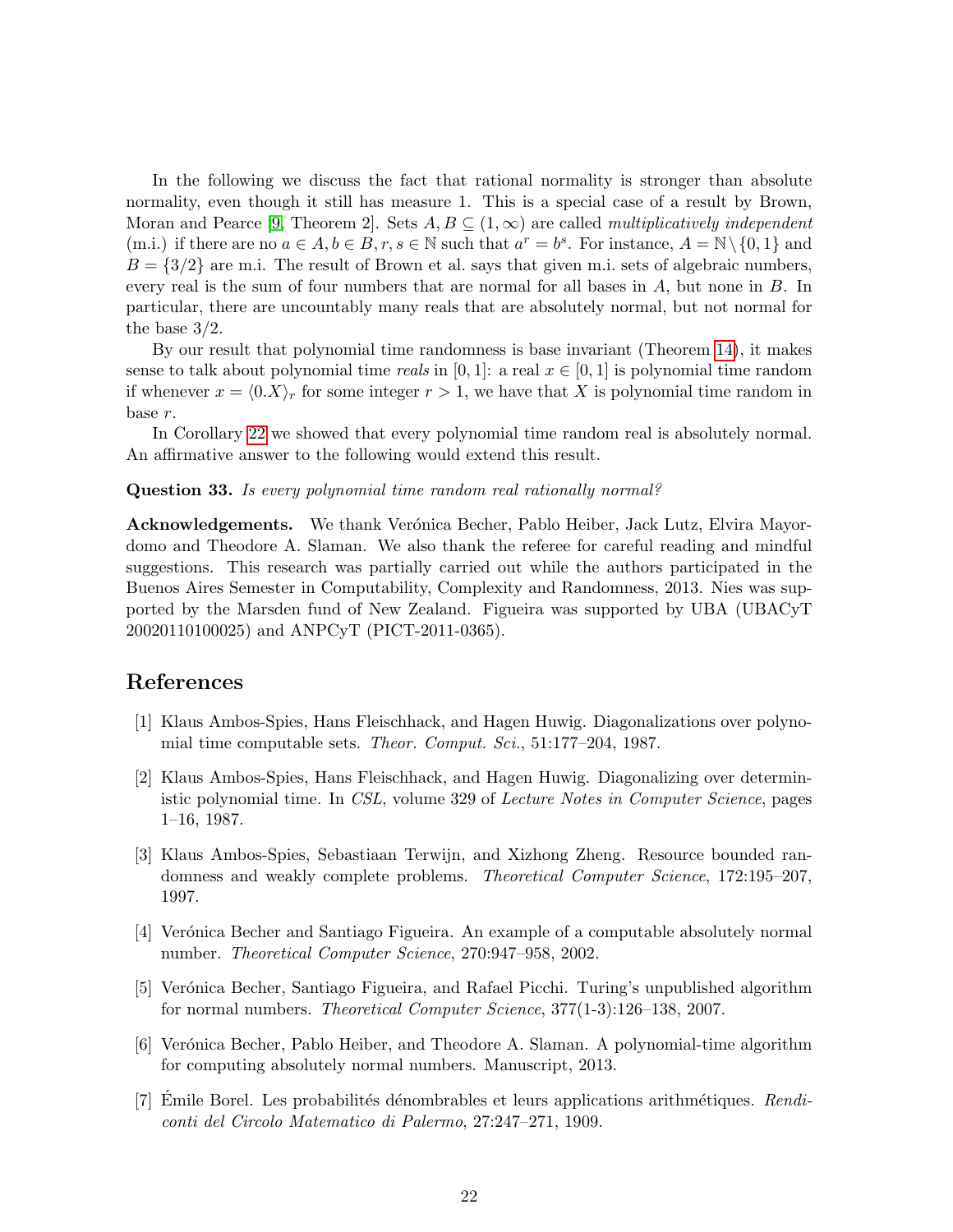- <span id="page-22-8"></span>[8] Vasco Brattka, Joseph S. Miller, and Andr´e Nies. Randomness and differentiability. To appear, 2011.
- <span id="page-22-16"></span>[9] Gavin Brown, William Moran, and Charles E. M. Pearce. A decomposition theorem for numbers in which the summands have prescribed normality properties. J. Number Theory, 24(3):259–271, 1986.
- <span id="page-22-6"></span>[10] Cristian S. Calude and Helmut Jürgensen. Randomness as an invariant for number representations. In J. Karhumäki H. Maurer and G. Rozenberg, editors, Results and Trends in Theoretical Computer Science, pages 44–66. Springer-Verlag, 1994.
- <span id="page-22-0"></span>[11] David G. Champernowne. The construction of decimals in the scale of ten. Journal of the London Mathematical Society, 8:254–260, 1933.
- <span id="page-22-12"></span>[12] Ben Green and Terence Tao. The primes contain arbitrarily long arithmetic progressions. Annals of Mathematics, 167(2):481–547, 2008.
- <span id="page-22-7"></span>[13] Peter Hertling and Klaus Weihrauch. Randomness space. In Automata, Languages and Programming, pages 796–807. Springer-Verlag, 1998.
- <span id="page-22-15"></span>[14] John Hitchcock and Elvira Mayordomo. Base invariance of feasible dimension. Manuscript, 2012.
- <span id="page-22-3"></span>[15] Jack Lutz and Elvira Mayordomo. Construction of an absolutely normal real number in polynomial time. Manuscript, 2012.
- <span id="page-22-10"></span>[16] Jack H. Lutz. Category and measure in complexity classes. SIAM J. Comput., 19(6):1100–1131, 1990.
- <span id="page-22-11"></span>[17] Jack H. Lutz. Almost everywhere high nonuniform complexity. J. Comput. Syst. Sci., 44(2):220–258, 1992.
- <span id="page-22-4"></span>[18] Per Martin-Löf. The definition of random sequences. *Information and Control*, 9:602– 619, 1966.
- <span id="page-22-13"></span>[19] André Nies. *Computability and Randomness*. Clarendon Press, Oxford, 2009.
- <span id="page-22-1"></span>[20] Wolfgang M. Schmidt. On normal numbers. Pacific Journal of Mathematics, 10:661–672, 1960.
- <span id="page-22-5"></span>[21] Claus-Peter Schnorr. A unified approach to the definition of a random sequence. Mathematical Systems Theory, 5:246–258, 1971.
- <span id="page-22-9"></span>[22] Claus-Peter Schnorr. Zufälligkeit und Wahrscheinlichkeit. Lecture Notes in Mathematics, 218, 1971.
- <span id="page-22-2"></span>[23] Waclaw Sierpinski. Démonstration élémentaire du théorème de M. Borel sur les nombres absolument normaux et détermination effective d'un tel nombre. Bulletin de la Société  $Mathématique de France, 45:127-132, 1917.$
- <span id="page-22-14"></span>[24] Javier Silveira. Invariancia por cambio de base de la aleatoriedad computable y la aleatoriedad con recursos acotados. PhD thesis, University of Buenos Aires, 2011. Advisor: Santiago Figueira. Unpublished.